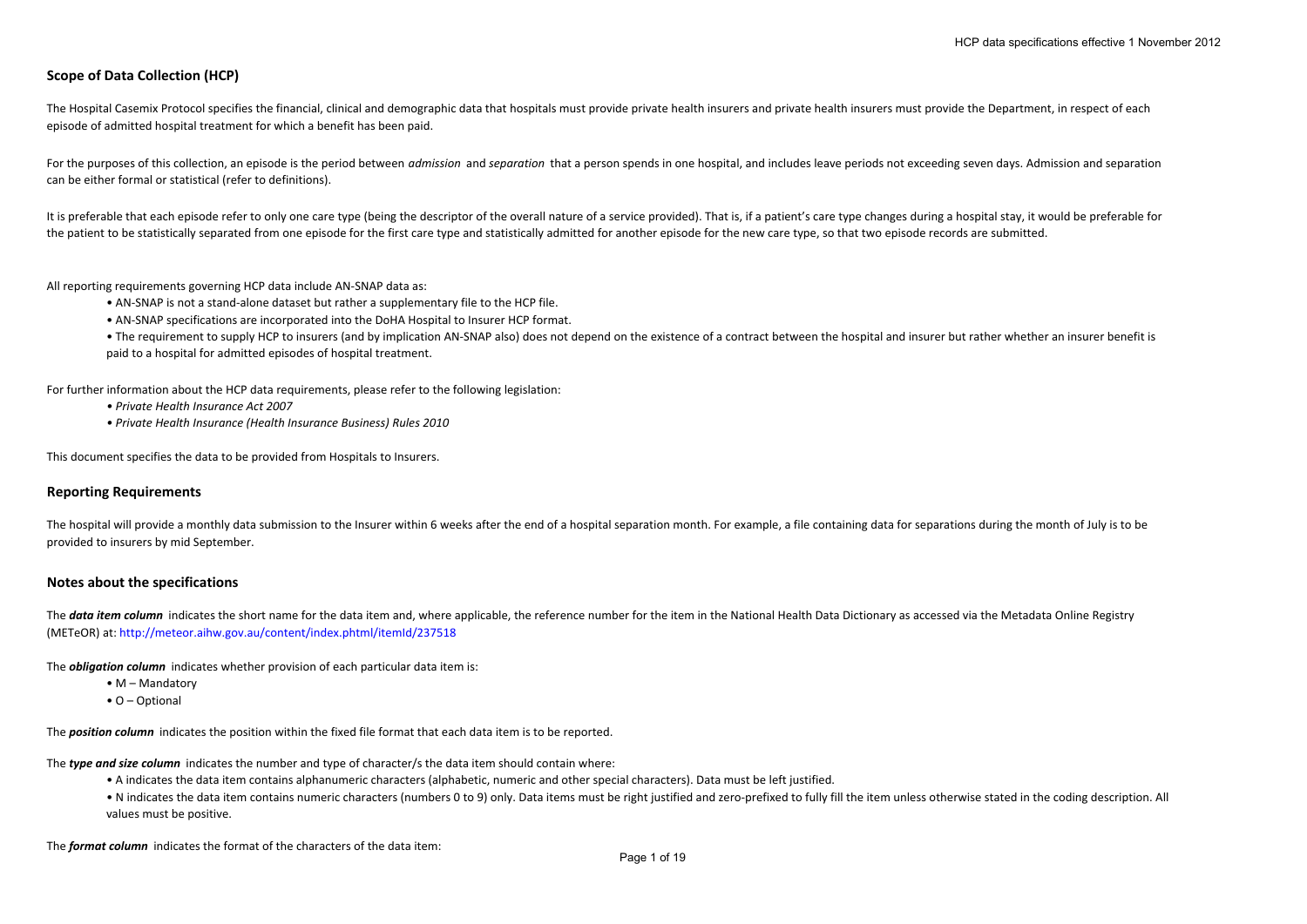• DDMMYYYY indicates the data item contains date information where DD represents the day, MM represents the month and YYYY represents the century and year. For example, 5 July 2006 would be

• *hhmm* indicates the data item contains time information based on a 24‐hour clock, where hh represents the hour and mm represents the minutes. For example 2.35pm would be entered 1435.

*• blank filled* , in relation to <sup>a</sup> data item, means that the data item is filled with blank spaces.

*• zero filled* , in relation to <sup>a</sup> data item, means that the data item is filled with zeros.

*• zero prefix* means that leading zeros are to be inserted if necessary to ensure that the number of characters in the entry matches the data item size specified for the item.

*• Charges & Benefits* – supply in dollars and cents (omit decimal point) with leading zeros to fully fill item. Negative amounts are permitted for reversals. An entry of 000000000 means that no

See the coding description column for any other special formatting requirements.

The *repetition column* indicates the number of times the data item is repeated within the data file.

The coding description column provides the definition for the data item, valid values and any additional information to clarify what data should be reported and how. If a METeOR data item exists, refer to the National Health Data Dictionary for definition and collection methods.

The *edit rules column* outlines the edit checks the Department will run the data through using the Check-It software. These are split into critical errors where data will be rejected and warnings where data will be identified.

The *error codes column* indicates the error code attributed to each of the edit checks.

### **Definitions/acronyms**

*ACHI* means the Australian Classification of Health Interventions.

*ADA* means the Australian Dental Association.

**AN-SNAP** means the Australian National Sub Acute and Non Acute Patient Classification System.

*CCU* means the coronary care unit of <sup>a</sup> hospital.

*contracted doctor* means <sup>a</sup> doctor who has entered into an agreement with <sup>a</sup> private health insurer where the doctor agrees to accept payment by the insurer in relation to treatment provided to the insured person.

*contracted hospital* means <sup>a</sup> hospital which has entered into an agreement with <sup>a</sup> private health insurer to accept payment in relation to an episode of hospital treatment for an insured person under <sup>a</sup> complying health product.

*DRG* means the Australian Refined Diagnosis Related Group.

*episode* means the period of admitted patient care between <sup>a</sup> formal or statistical **admission** and <sup>a</sup> formal or statistical **separation**, characterised by only one care type.

*FIM* means functional independence measure and is the outcome measure used for **overnight‐stay rehabilitation patients**.

*formal admission* , in relation to <sup>a</sup> person, means the administrative process used by <sup>a</sup> hospital to record the commencement of accommodation, care or treatment of the person.

*formal separation* , in relation to <sup>a</sup> person, means the administrative process used by <sup>a</sup> hospital to record the cessation of accommodation, care or treatment of the person.

*HDU* means the high dependency unit of <sup>a</sup> hospital.

*Hospital* means <sup>a</sup> facility for which there is in force <sup>a</sup> Ministerial declaration that the facility is hospital under subsection 121‐5(6) of the *Private Health Insurance Act 2007* .

Hospital treatment is treatment (including the provision of goods and services) provided to a person with the intention to manage a disease, injury or condition, either at a hospital or with direct involvement of the hospital, by either a person who is authorised by a hospital to provide the treatment or under the management or control of such a person (subsection 121-5, Private Health Insurance Act 2007).

Exclusions to hospital treatment (eg treatment provided in an emergency department of <sup>a</sup> hospital) are specified in the Private Health Insurance (Health Insurance Business) Rules 2010, Part 3, Rule 8.

Inclusions to hospital treatment (eg some Chronic Disease Management Programs not involving prevention) are specified in the Private Health Insurance (Health Insurance Business) Rules 2010, Part 3.

Hospital-in-the-home means the provision of care to hospital admitted patients in their place of residence as a substitute for hospital accommodation. Place of residence may be permanent or temporary (METeOR glossary item ID: 327308) .

*Hospital‐in‐the‐home care days* means the total number of days between HiTH commencement date and HiTH completion date.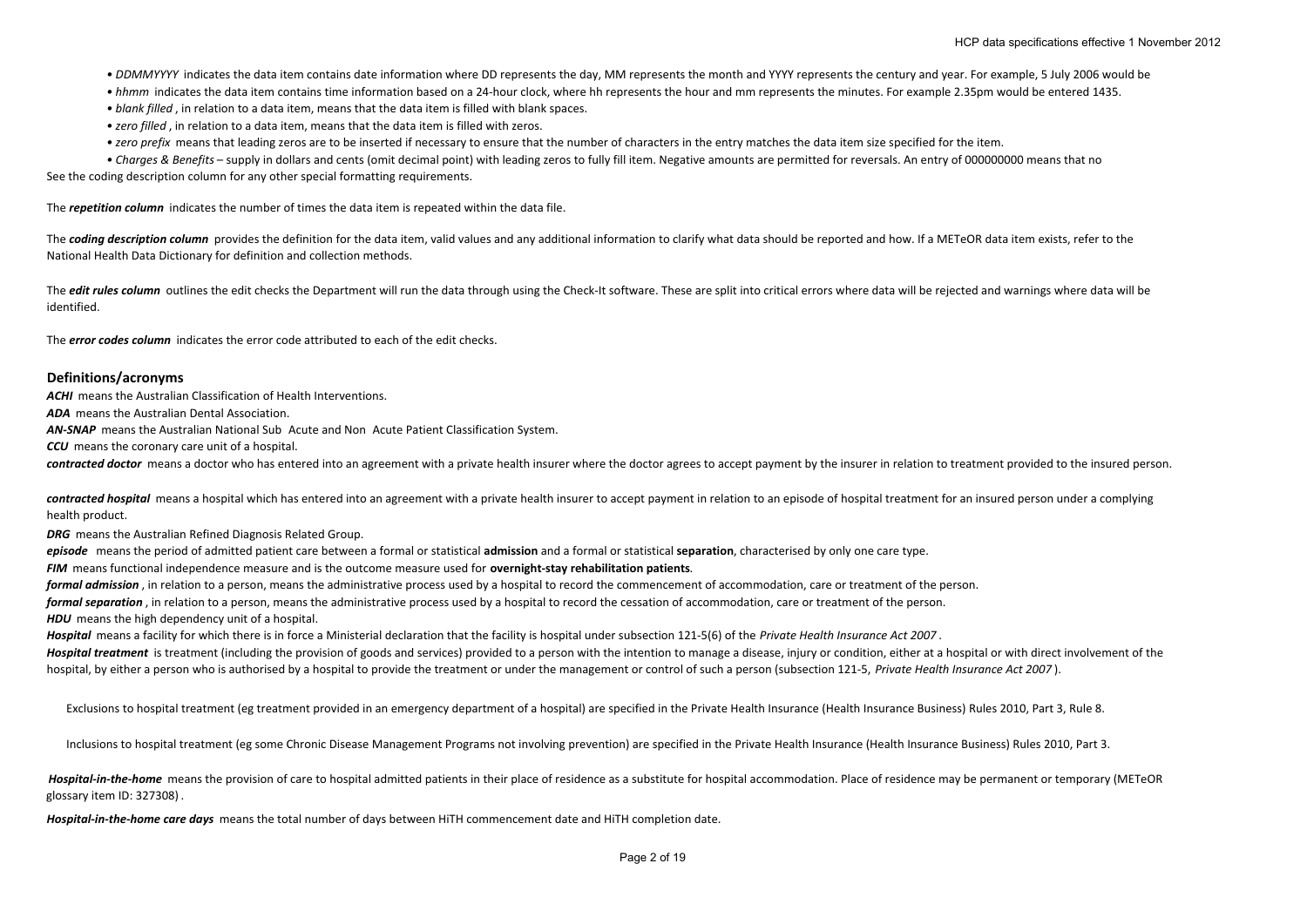ICD-10-AM means 'The International Statistical Classification of Diseases and Related Health Problems, 10th revision, Australian Modification, published by the National Centre for Classification in Health (Australia).

*ICU* means the intensive care unit of <sup>a</sup> hospital.

*insurer* means a private health insurer.

*MBS* means the Medicare Benefits Schedule, comprising:

(a) the Health Insurance (Diagnostic Imaging Services Table) Regulations 2005; and

(b) the Health Insurance (General Medical Services Table) Regulations 2005; and

(c) the Health Insurance (Pathology Services Table) Regulations 2005;

as in force from time to time, or any Regulations made in substitution for those Regulations.

*METeOR* (metadata online registry) for national data standards.

*miscellaneous service code* means any miscellaneous hospital‐specific or insurer‐specific non‐MBS billing code.

*NHDD* means the (most current version of the) 'National Health Data Dictionary'.

*NICU* means the neonatal intensive care unit of <sup>a</sup> hospital.

*overnight stay patient* means a person who is admitted to and separates from a hospital on different dates.

*PHIAC means* Private Health Insurance Administration Council

*PICU* means the paediatric intensive care unit of <sup>a</sup> hospital.

procedure means clinical intervention that is surgical in nature, carries a procedural risk, carries an anaesthetic risk, requires specialised training, and/or requires special facilities or equipment only available in an acute care setting

*same‐day patient* means <sup>a</sup> person who is admitted to and separates from <sup>a</sup> hospital on the same date.

*SCN* means the special care nursery of <sup>a</sup> hospital.

*special character* means <sup>a</sup> character that has <sup>a</sup> visual representation but is not an alphanumeric character, ideogram or blank space.

statistical admission, in relation to a person, means the administrative process used by a hospital to record the commencement of a new episode of care that provides the person with a new care type during a single hospital stay.

*statistical separation* , in relation to <sup>a</sup> person, means the administrative process used by <sup>a</sup> hospital to record the cessation of an episode of care of the person during <sup>a</sup> single hospital stay.

### **Guide for Use**

Accommodation charges/benefits - refer to private, shared or high dependency accommodation for any Accommodation Type (i.e. advanced surgical, surgical, medical, rehabilitation, obstetrics, and psychiatry). All hospital episodes must have a charge/benefit component relating to accommodation, unless it was bundled, or the hospital billed a procedure-only fee. Therefore, cases such as chemotherapy should either have a charge/benefit component in "bundled" or "accommodation" or "theatre". They should not be reported as "other".

AN-SNAP Collection - the AN-SNAP collection is a separate data collection to the episode record for rehabilitation, which provides specific information regarding the functional gains of patients undergoing rehabilitation, as well as the AN‐SNAP class for overnight admitted patients. It is expected that one AN‐SNAP record be reported for each overnight admitted rehabilitation program, and one AN‐SNAP record be reported for an entire episode of care consisting of multiple same day visits. The AN‐SNAP record should be linked to the episode with the same separation date.

AN-SNAP Class - The AN-SNAP class allocated to each overnight admitted patient is in part determined by their FIM admission score. Given the FIM is not collected for same-day patients it is impossible to allocate same-day patients an AN-SNAP class.

*Bundled charges/benefits* ‐ refer to an aggregate of 2 or more charges billed by the hospital/paid by the insurer, such as case payments by DRG or MBS.

*CCU charges, benefits, days and hours* ‐ exclude ICU, SCN, NICU, PICU and HDU in calculations.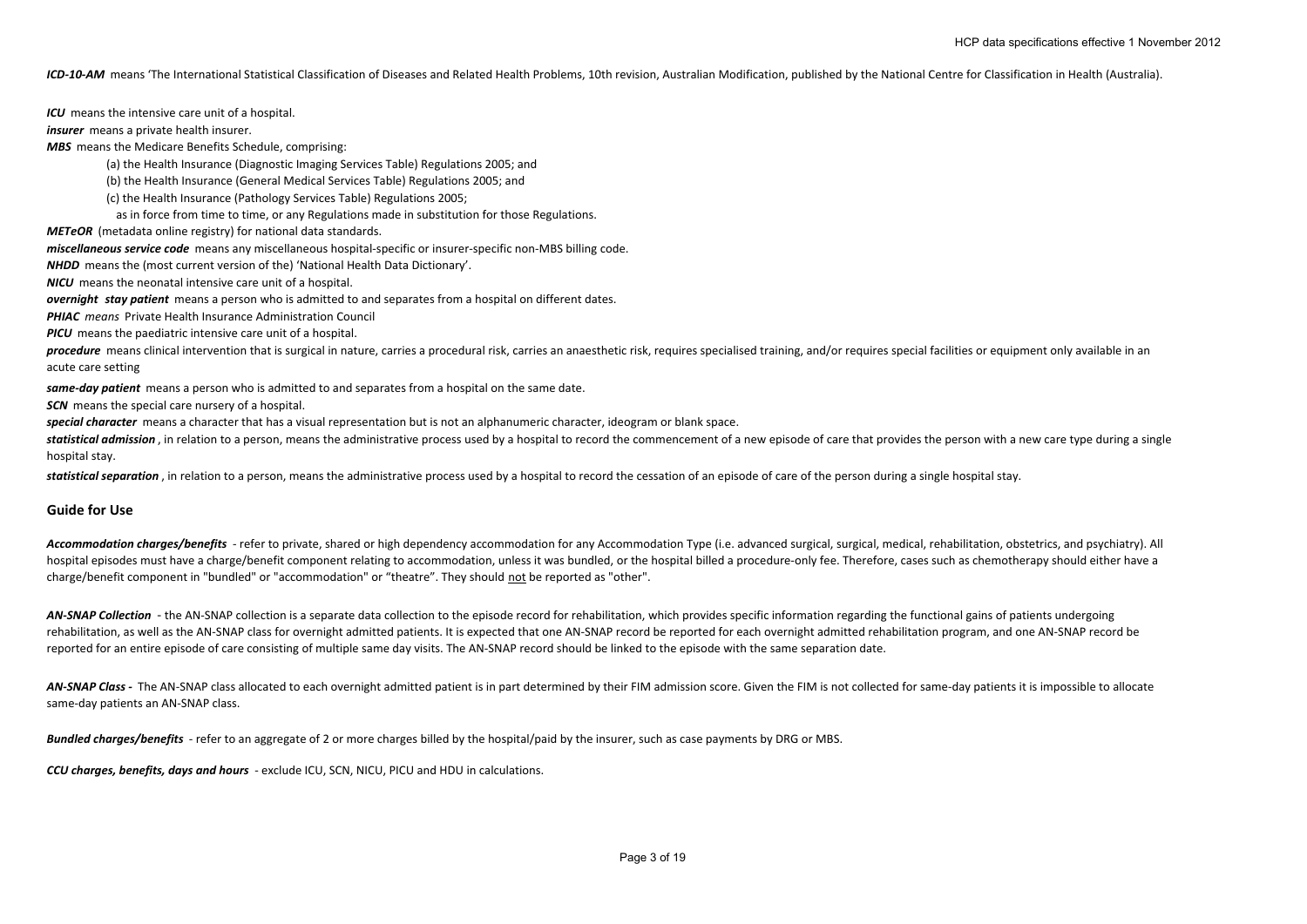Functional Independence Measure - The FIM score is used to measure functional improvement and is comprised of 18 items (13 motor items and 5 cognition items) with a maximum score of seven and a minimum score of one. Total scores can range from 18 to 126. Admission scores must be collected within 72 hours after the admission. Discharge scores must be collected within 72 hours of discharge, unless the patient died during the episode. Guide for collecting the AROC inpatient data set should be followed for scoring the FIM. This applies to AN-SNAP admission and discharge FIM scores for overnight-stay patients. The FIM is not collected for same‐day patients.

*Hospital‐in‐the‐home (HITH) ‐*  Episodes which include HITH services should be reported in <sup>a</sup> manner consistent with claiming practice. For example,

(a) HITH services which are part of an admitted psychiatric program and are claimed as <sup>a</sup> single same day service must be reported as single same day episode. This includes psychiatric patients that remain in an admitted HITH program over extended periods of time.

(b) If hospital claims are submitted to insurers at the conclusion of the admitted psychiatric HITH program, then one episode must be reported spanning the length of the program.

*ICU charges, benefits, days and hours* ‐ include NICU and PICU; exclude SCN, CCU or HDU in calculations.

Infant weight neonate - For live births (http://meteor.aihw.gov.au/content/pop/index.phtml/itemld/265594), birth weight (http://meteor.aihw.gov.au/content/pop/index.phtml/itemld/265594), birth weight (http://meteor.aihw.go preferably be measured within the first hour of life before significant postnatal weight loss has occurred. While statistical tabulations include 500 g groupings for birth weight, weights should not be recorded in those groupings. The actual weight should be recorded to the degree of accuracy to which it is measured. In perinatal collections the birth weight is to be provided for live born and stillborn babies.

**Minutes in Theatre** - from the time the patient entered the operating theatre or procedure room until the time the patient left the operating theatre or procedure room. For example, coronary angiography/angioplasty, lithotripsy and ECT must have minutes of operating theatre time reported, even though they are performed in a procedure room rather than a theatre.

Other charges/benefits - refer to services which cannot be categorised as accommodation, theatre, labour, ICU, pharmacy, prosthesis, bundled, SCN, CCU or HITH. It excludes ex-gratia charges, television, phone calls, extra meals, FED, reversals or journal adjustments.

Palliative care status and days - calculations to include care provided in: a palliative care unit; a designated palliative care program; or under the principal clinical management of a palliative care physician or in the opinion of the treating doctor, when the principal clinical intent of care is palliation.

Principal MBS item - select on the basis of: (a) the patient's first visit to a theatre or procedure room/coronary angiography suite: and (b) the MBS with the highest benefit amount. The principal MBS item relates to theatre or procedure room/angiography suite, and not to the medical item billed by the doctor. It may not necessarily correlate to the Principal Procedure Code. For example, renal dialysis, coronary angiography/ angioplasty, same-day chemotherapy, lithotripsy, ECT and sleep studies must have an MBS item number reported, even though they are procedure room rather than theatre. Where possible, any services that do not have <sup>a</sup> valid MBS item should be reported in the Miscellaneous Service Code item (item 53).

Principal Item Date - The date on which the principal MBS item is carried out. If there is no principal MBS item, then the date that the first Miscellaneous Service Code item was carried out may optionally be entered.

Qualified days for newborns - The number of qualified days is calculated with reference to the date of admission, date of separation and any other date(s) of change of qualification status: the date of admission is counted if the patient was qualified at the end of the day; the date of change to qualification status is counted if the patient was qualified at the end of the day; the date of separation is not counted, even if the patient was qualified on that day. The normal rules for calculations of patient days apply. To determine if newborn days are qualified days, see the METeOR definition for Newborn Qualification Status (Metadata glossary item 327254) .

*SCN charges, benefits, days and hours* ‐ exclude NICU, ICU, CCU, PICU and HDU in calculations.

Secondary MBS item - The secondary MBS items relate to theatre, and not to the medical item billed by the doctor. It may not always correlate to the Procedure Codes (ICD-10-AM). Where possible, any services that do not have <sup>a</sup> valid MBS item should be reported in the Miscellaneous Service Code item (item 53).

*Theatre charges/benefits* ‐ refer to <sup>a</sup> theatre/procedure room/angiography suite. This applies to theatre charges, benefits and minutes in theatre.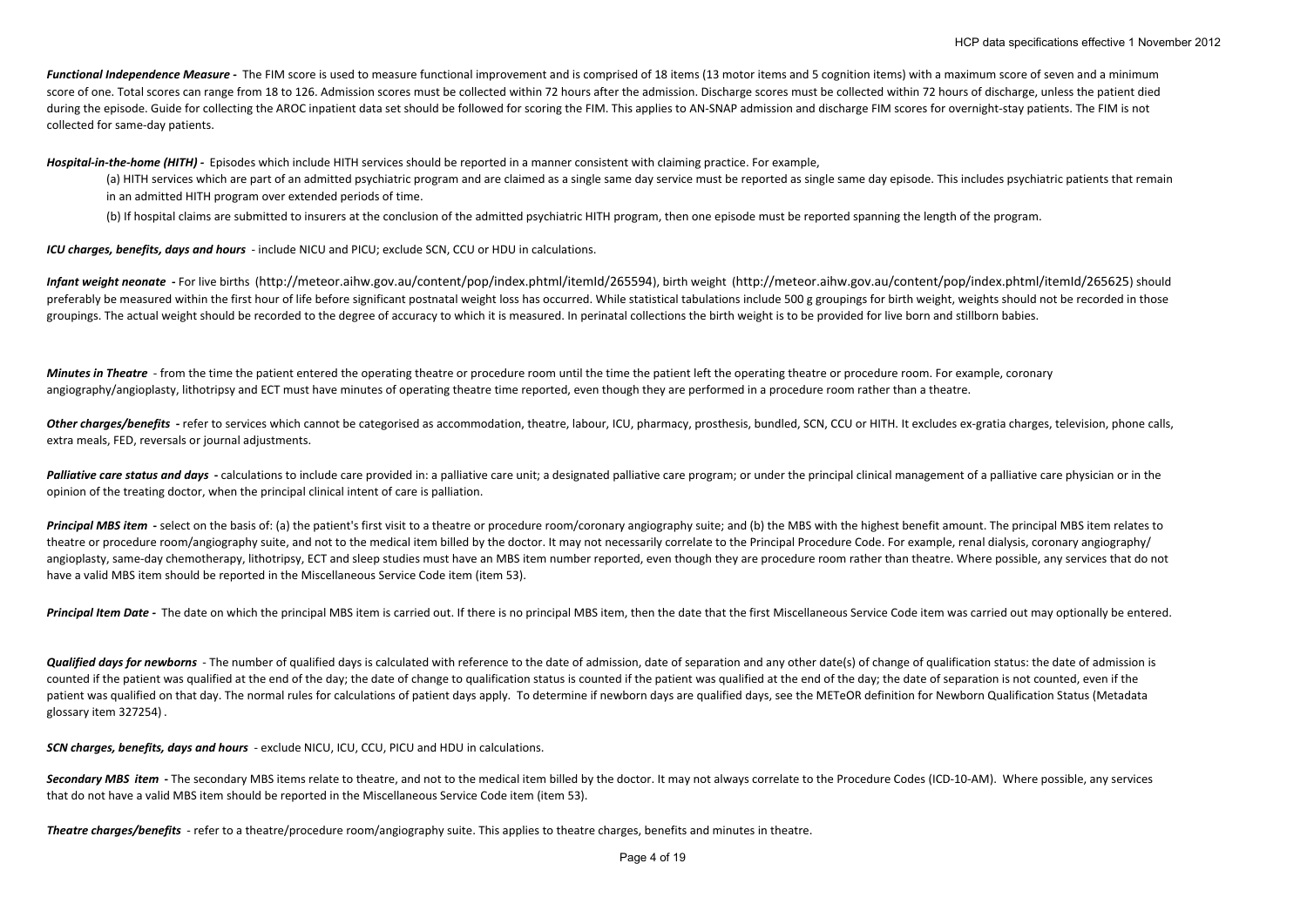Re-admission within 28 days - Planned re-admission refers to planned re-admission within 28 days from this or another hospital. Note: do not include transfers from another hospital as re-admissions.

# **Data Quality**

*Error Codes*

 $1<sup>st</sup>$  Character – represents the type of record i.e. E (episode) and A (AN-SNAP)

2<sup>nd</sup> Character – W (represents a warning where an edit rule has been identified)– the record will be accepted and insurers notified

2<sup>nd</sup> Character – E (represents an error where an edit rule has failed) – the record will be rejected and insurers notified

# **Further information**

For further information about the HCP requirements, please see the following websites: General information about the data collection including AN‐SNAP, health insurer codes, reports and software

www.health.gov.au/casemix

List of Hospital provider numbers

http://www.health.gov.au/internet/main/publishing.nsf/Content/hospitals2.htm

Metadata and health dictionary specifications

http://meteor.aihw.gov.au/content/index.phtml/itemId/181162

For private health insurance industry information

www.phiac.gov.au

Commonwealth Prosthesis list

http://www.health.gov.au/internet/main/publishing.nsf/Content/health‐privatehealth‐prostheseslist.htm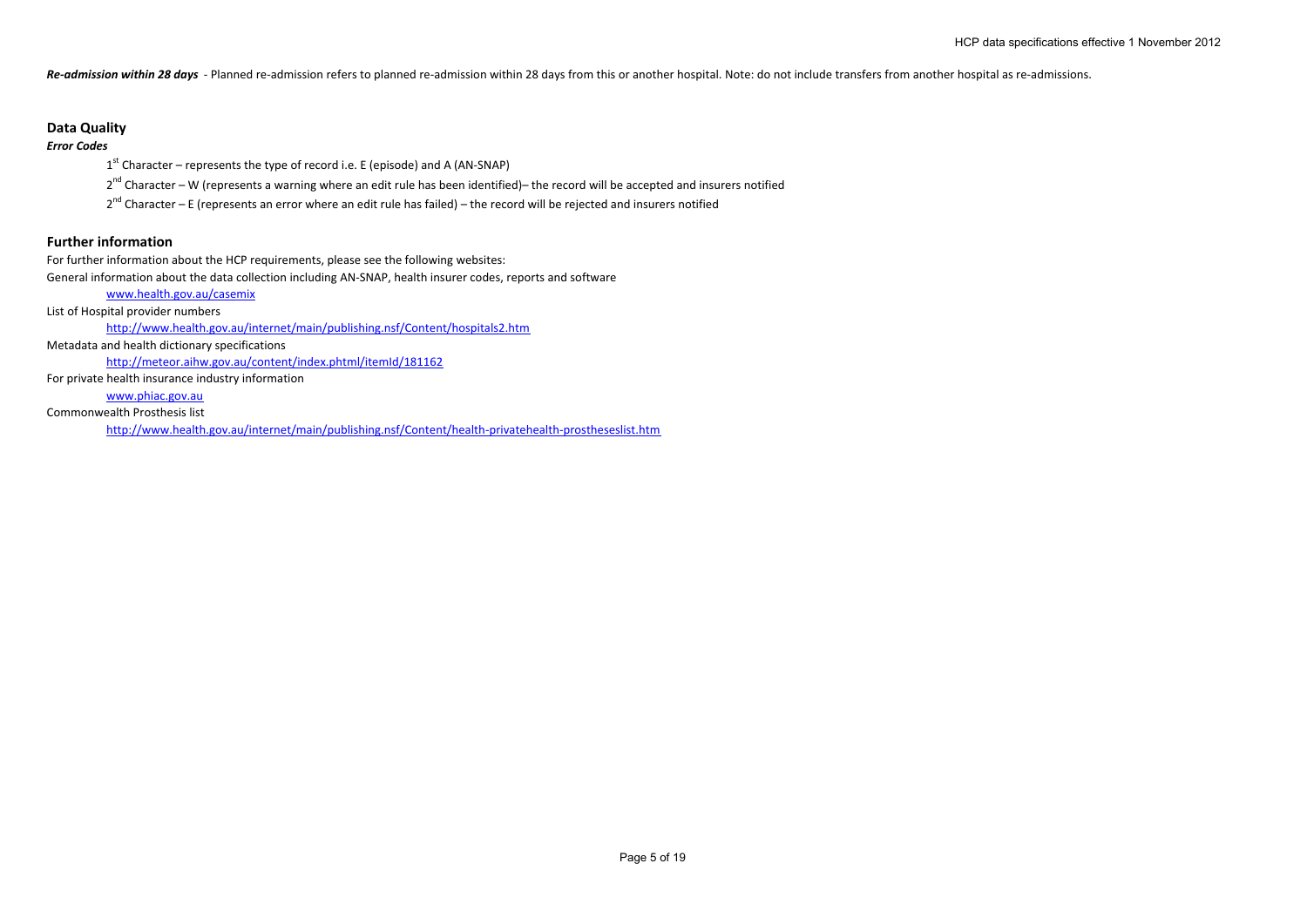| <b>Item No</b> | <b>Data Item</b>         | Obligation |           | Position Type & Size Format |                 | <b>Comments</b>                                                                                                                                                                    |
|----------------|--------------------------|------------|-----------|-----------------------------|-----------------|------------------------------------------------------------------------------------------------------------------------------------------------------------------------------------|
|                | <b>Provider Number</b>   | М          | $1 - 8$   | A(8)                        |                 | NNNNNNNA The Commonwealth-issued hospital provider number (must be 8 characters,<br>include leading zero)                                                                          |
| 2              | Insurer/Group Identifier | М          | $9 - 11$  | A(3)                        |                 | The insurer identifier selected from the list of registered private health insurers<br>or the code for the group of insurers (e.g. AHS for Australian Health Service<br>Alliance). |
| 3              | Disk Reference number    | М          | $12 - 19$ | A(8)                        |                 | Number identifies the file/disk ID                                                                                                                                                 |
| 4              | Date Prepared            | М          | $20 - 27$ | A(8)                        | <b>DDMMYYYY</b> | The date data was prepared by hospital                                                                                                                                             |
| 5              | Number of records        | М          | 28-31     | N(4)                        |                 | The number of episodes on file/disk                                                                                                                                                |
| 6              | Test Flag                | М          | 32        | A(1)                        |                 | T=Test, P=Production                                                                                                                                                               |
|                | <b>Resubmitted Disk</b>  | М          | 33        | A(1)                        |                 | Indicates if the file/disk is being resubmitted Y/N                                                                                                                                |
| 8              | Period From              | М          | $34 - 41$ | A(8)                        | <b>DDMMYYYY</b> | Period starting (separation month)                                                                                                                                                 |
| 9              | Period to                | М          | 42-49     | A(8)                        | <b>DDMMYYYY</b> | Period ending (separation month)                                                                                                                                                   |
| 10             | <b>HCP Version</b>       | М          | 50-53     | N(4)                        |                 | HCP version 0900                                                                                                                                                                   |
| 11             | <b>ICD Version</b>       | м          | 54-57     | N(4)                        |                 | $\vert$ ICD version 10.1=1001, 10.2 = 1002, 10.3 = 1003, 10.4=1004, 10.5=1005,<br>10.6=1006, 10.7=1007                                                                             |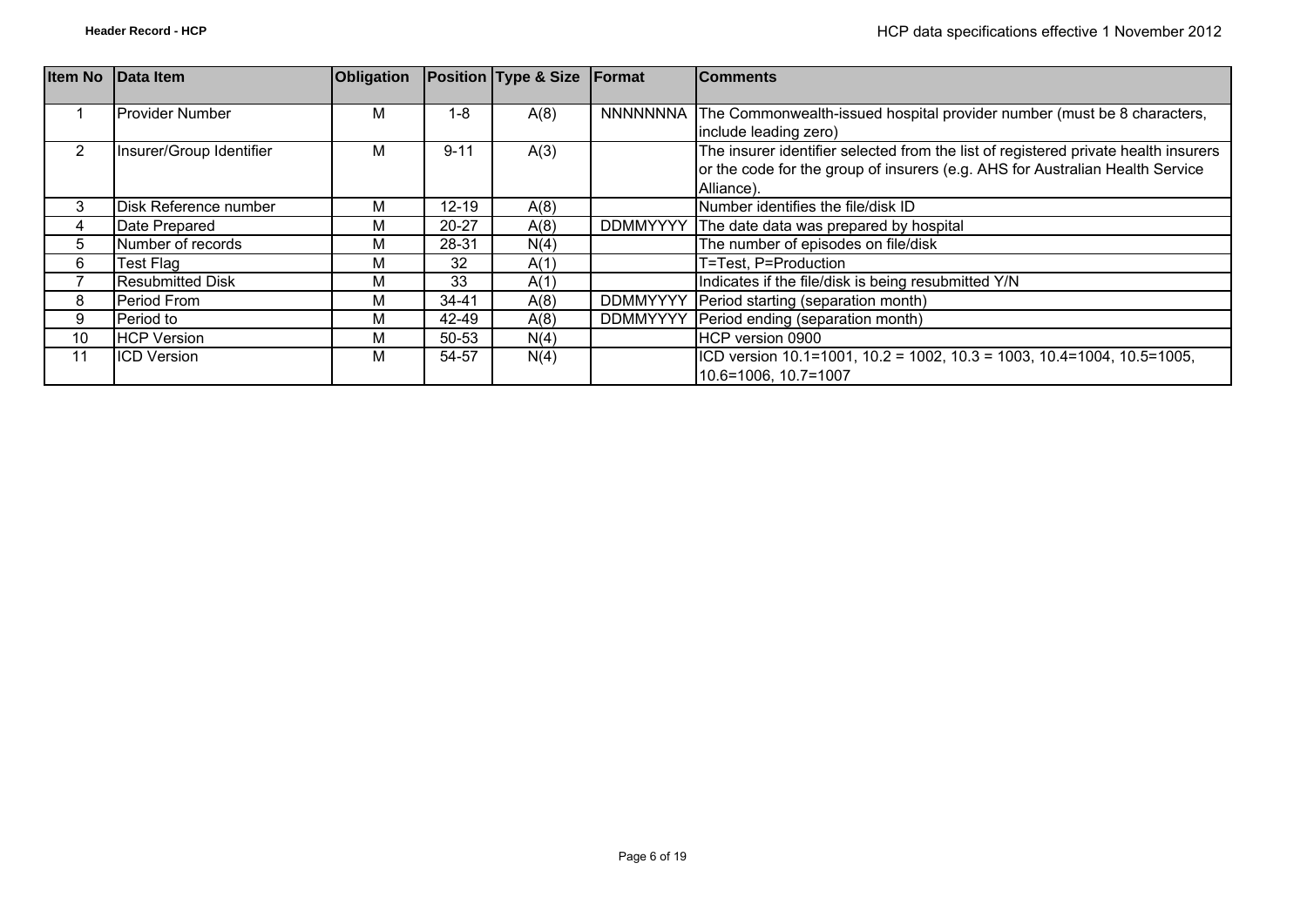| <b>Item No</b> | Data Item                  | <b>Obligation</b> |           | Position Type & Size Format |                 | <b>Comments</b>                                                                     |
|----------------|----------------------------|-------------------|-----------|-----------------------------|-----------------|-------------------------------------------------------------------------------------|
|                |                            |                   |           |                             |                 |                                                                                     |
|                | <b>Provider Number</b>     | м                 | 1-8       | A(8)                        | NNNNNNNA        | The Commonwealth-issued hospital provider number (must be 8 characters,             |
|                |                            |                   |           |                             |                 | include leading zero)                                                               |
| 2              | Insurer/Group Identifier   | м                 | $9 - 11$  | A(3)                        |                 | The insurer identifier selected from the list of registered private health insurers |
|                |                            |                   |           |                             |                 | or the code for the group of insurers (e.g. AHS for Australian Health Service       |
|                |                            |                   |           |                             |                 | Alliance).                                                                          |
| 3              | Disk Reference number      | М                 | $12 - 19$ | A(8)                        |                 | Number identifies the file/disk ID                                                  |
| 4              | Date Prepared              | М                 | $20 - 27$ | A(8)                        | <b>DDMMYYYY</b> | The date data was prepared by hospital                                              |
| 5              | Number of records          | М                 | 28-31     | N(4)                        |                 | The number of episodes on file/disk                                                 |
| 6              | Test Flag                  | M                 | 32        | A(1)                        |                 | T=Test, P=Production                                                                |
|                | <b>Resubmitted Disk</b>    | М                 | 33        | A(1)                        |                 | Indicates if the file/disk is being resubmitted Y/N                                 |
| 8              | Period From                | М                 | 34-41     | A(8)                        | <b>DDMMYYYY</b> | Period starting (separation month)                                                  |
| 9              | Period to                  | M                 | 42-49     | A(8)                        | <b>DDMMYYYY</b> | Period ending (separation month)                                                    |
| 10             | <b>AN-SNAP HCP Version</b> | М                 | 50-53     | N(4)                        |                 | AN-SNAP HCP version 0500,0700,0800,0900                                             |
| 11             | <b>Blank fill</b>          | М                 | 54-57     | N(4)                        |                 | <b>Blank fill</b>                                                                   |
| 12             | File Type                  | М                 | 58        | A(1)                        |                 | $S =$ Snap                                                                          |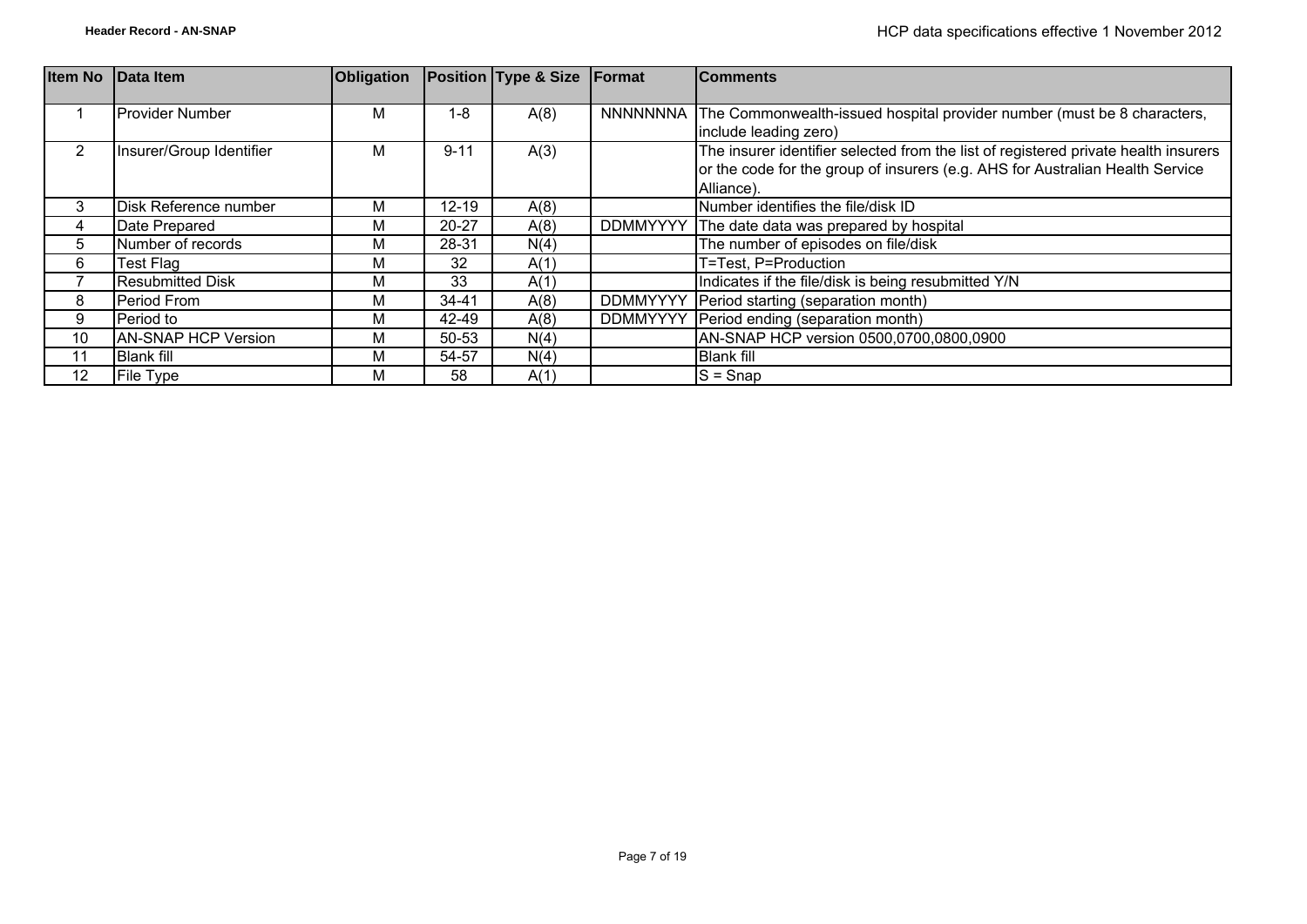| <b>No</b>      | Data Item                             | <b>METeOR</b><br><b>identifier</b> | <b>ECLIPSE</b><br>identifier | <b>Obligation</b> | <b>Position</b><br><b>Start</b> | Position Type &<br>End | size  | Format                            | <b>Repetition Coding description</b>                                                                                                                                                                                                                                                 | <b>Edit Rules</b>                                                                                                                     | Error<br>code/s                            |
|----------------|---------------------------------------|------------------------------------|------------------------------|-------------------|---------------------------------|------------------------|-------|-----------------------------------|--------------------------------------------------------------------------------------------------------------------------------------------------------------------------------------------------------------------------------------------------------------------------------------|---------------------------------------------------------------------------------------------------------------------------------------|--------------------------------------------|
|                | Insurer Membership<br>Identifier      |                                    |                              | M                 |                                 | 15                     | A(15) | Left justify<br><b>Blank fill</b> | Insurer membership identifier.                                                                                                                                                                                                                                                       | Reject record if blank                                                                                                                | <b>EE001</b>                               |
| $\overline{2}$ | Insurer Identifier                    |                                    |                              | M                 | 16                              | 18                     | A(3)  | Left justify                      | Insurer identifier selected from the list of registered private health<br>insurers.                                                                                                                                                                                                  | Reject record if not a valid insurer<br>code                                                                                          | EE002                                      |
| $\overline{3}$ | Episode Identifier                    |                                    |                              | M                 | 19                              | 33                     | A(15) | Left justify                      | Unique episode identifier for this episode of care.                                                                                                                                                                                                                                  | Reject record if blank                                                                                                                | EE003                                      |
| $\overline{4}$ | <b>Family Name</b>                    | 286953                             |                              | M                 | $\overline{34}$                 | 61                     | A(28) | Left justify                      | That part of a name a person usually has in common with some<br>other members of his/her family, as distinguished from his/her<br>given names, as represented by text.                                                                                                               | Reject record if blank                                                                                                                | <b>EE004</b>                               |
| $\overline{5}$ | Given Name                            | 287035                             |                              | M                 | 62                              | 81                     | A(20) | Left justify                      | The person's identifying name within the family group or by which<br>the person is socially identified, as represented by text.                                                                                                                                                      | <b>Identify record if blank</b>                                                                                                       | <b>EW005</b>                               |
| 6              | Date of Birth                         | 287007                             |                              | M                 | 82                              | 89                     | A(8)  | <b>DDMMYYYY</b>                   | The date of birth of the person.                                                                                                                                                                                                                                                     | Reject record if not in format<br><b>DDMMYYYY</b>                                                                                     | EE006                                      |
| $\overline{7}$ | Postcode - Australian                 | 287224                             |                              | M                 | 90                              | 93                     | N(4)  |                                   | The numeric descriptor for a postal delivery area, aligned with<br>locality, suburb or place for the address of a person.<br>9999 = unknown postcode<br>$8888 = 0$ verseas                                                                                                           | Reject record if not (a valid<br>Australian postcode or 9999 or 8888)                                                                 | <b>EE007</b>                               |
| $\overline{8}$ | Sex                                   | 287316                             |                              | M                 | 94                              | 94                     | N(1)  |                                   | The biological distinction between male and female, as<br>represented by a code.<br>$1 = Male$<br>$2 =$ Female<br>3 = Intersex or Indeterminate<br>9 = Not stated / inadequately described                                                                                           | Reject record if not (1, 2, 3 or 9)                                                                                                   | EE008                                      |
| la             | <b>Admission Date</b>                 | 269967                             |                              | M                 | 95                              | 102                    | A(8)  | <b>DDMMYYYY</b>                   | Date on which an admitted patient commences an episode of<br>care.                                                                                                                                                                                                                   | Reject record if not in format<br><b>DDMMYYYY</b>                                                                                     | EE009                                      |
| 10             | <b>Separation Date</b>                | 270025                             |                              | M                 | 103                             | 110                    | A(8)  | <b>DDMMYYYY</b>                   | Date on which an admitted patient completes an episode of care.                                                                                                                                                                                                                      | Reject record if not in format<br>DDMMYYYY, or if not ≥ admission<br>date, or if MM is not same as month<br>input in Insurer Header   | EE010                                      |
| 11             | <b>Hospital Type</b>                  |                                    |                              | M                 | 111                             | 111                    | N(1)  |                                   | The type of hospital where the episode occurred.<br>$1 =$ Public<br>$2$ = Private<br>3 = Private Day Facility<br>4 = Public Day Facility<br>$9 = Other/unknown$                                                                                                                      | Reject record if not $(1, 2, 3, 4$ or 9).<br>Identify if hospital type does not<br>match provider hospital table                      | EE011<br>EW011                             |
| 12             | <b>ICU Days</b>                       |                                    |                              | M                 | 112                             | 114                    | N(3)  | Right justify<br>Zero prefix      | The number of days the patient spent in ICU, NICU or PICU.<br>Zero fill if not applicable.<br>refer to guide for use.                                                                                                                                                                | Reject record if not numeric.<br>Reject record if not zero for day<br>facilities (public or private)<br>*warning for public hospitals | EE012.0<br>EW012.0*<br>EE012.1<br>EW012.1* |
| 13             | <b>ICU Hours</b>                      |                                    |                              | $\circ$           | 115                             | 118                    | N(4)  | Right justify<br>Zero prefix      | The number of hours the patient spent in ICU, NICU or PICU.<br>Zero fill if not applicable<br>refer to quide for use.                                                                                                                                                                | f present, identify if not numeric                                                                                                    | EW013                                      |
| 14             | <b>Total Psychiatric Care</b><br>Days | 270300                             |                              | M                 | 119                             | $\overline{123}$       | N(5)  | Right justify<br>Zero prefix      | The sum of the number of days or part days of stay that the<br>person received care as an admitted patient or resident within a<br>designated psychiatric unit, minus the sum of leave days occurring<br>during the stay within the designated unit.<br>Zero fill if not applicable. | Reject if not numeric                                                                                                                 | <b>EE014</b>                               |
| 15             | Diagnosis Related Group               | 391295                             |                              | $\Omega$          | 124                             | 127                    | A(4)  | Left justify                      | A patient classification scheme which provides a means of relating If present, identify record if not a<br>the number and types of patients treated in a hospital to the<br>resources required by the hospital, as represented by a code.                                            | valid DRG code for DRG version<br>supplied at item 16.                                                                                | EW015                                      |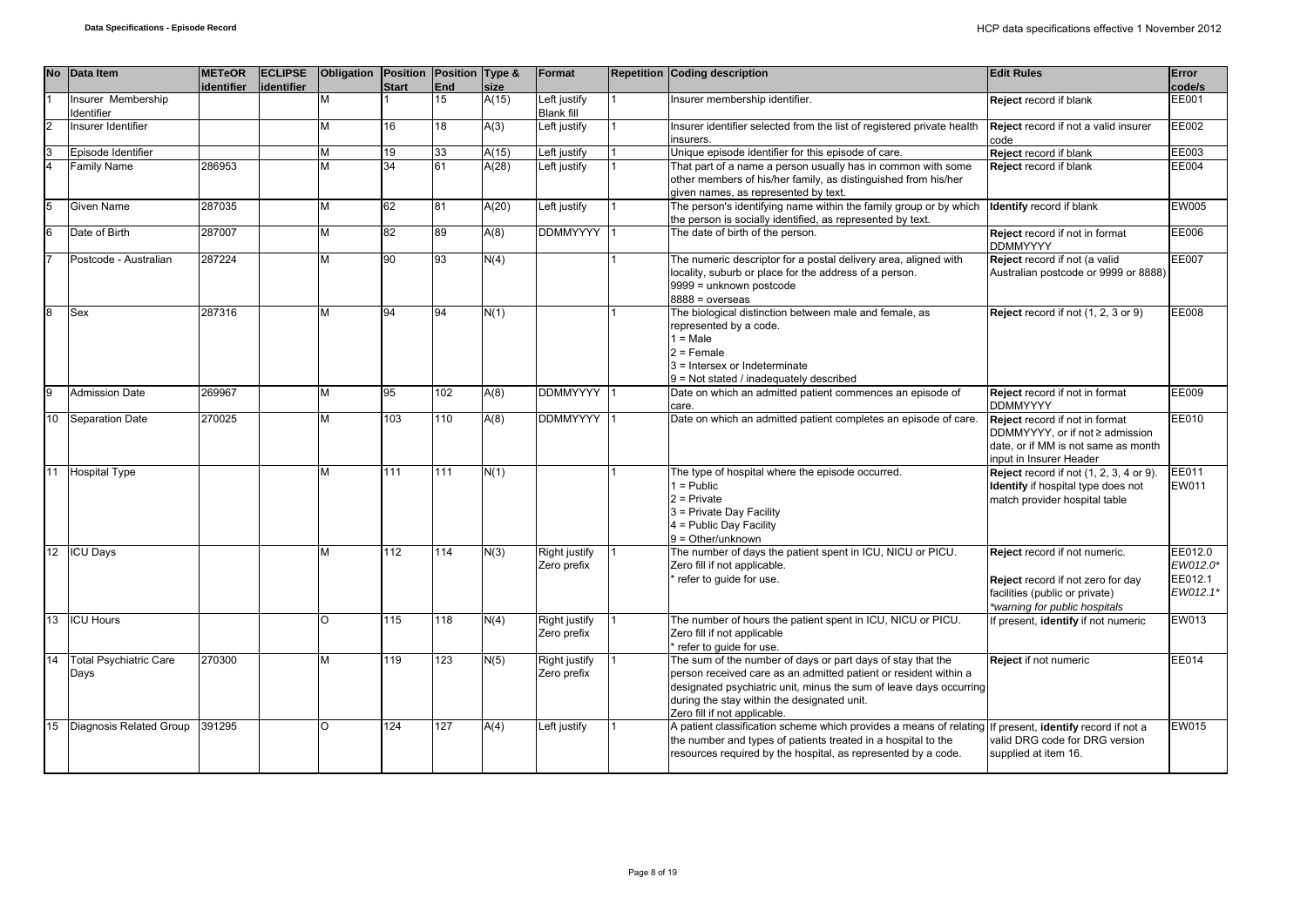|    | No Data Item                                             | <b>METeOR</b><br>identifier | <b>ECLIPSE</b><br>identifier | Obligation | Position Position Type &<br><b>Start</b> | <b>End</b> | size | Format                                                                    | <b>Repetition Coding description</b>                                                                                                                                                                                                                                                                                                                                                                                                                                                                                                                                                                                                                                                                                                                                                                                                                                                                                                              | <b>Edit Rules</b>                                                                                                       | Error<br>code/s    |
|----|----------------------------------------------------------|-----------------------------|------------------------------|------------|------------------------------------------|------------|------|---------------------------------------------------------------------------|---------------------------------------------------------------------------------------------------------------------------------------------------------------------------------------------------------------------------------------------------------------------------------------------------------------------------------------------------------------------------------------------------------------------------------------------------------------------------------------------------------------------------------------------------------------------------------------------------------------------------------------------------------------------------------------------------------------------------------------------------------------------------------------------------------------------------------------------------------------------------------------------------------------------------------------------------|-------------------------------------------------------------------------------------------------------------------------|--------------------|
| 16 | <b>DRG</b> Version                                       |                             |                              | $\Omega$   | 128                                      | 129        | A(2) |                                                                           | The version of the DRG classification:<br>$31$ = version $3.1$<br>$32$ = version $3.2$<br>$41$ = version 4.1<br>$42$ = version 4.2<br>$50 =$ version $5.0$<br>$51$ = version $5.1$<br>$52$ = version $5.2$<br>$60$ = version $6.0$<br>$6x = version 6.x$<br>$mn = version m.n$                                                                                                                                                                                                                                                                                                                                                                                                                                                                                                                                                                                                                                                                    | If present, identify record if not a<br>valid version.<br><b>Identify</b> if blank and DRG code<br>provided at item 15. | EW016.0<br>EW016.1 |
| 17 | <b>Admission Time</b>                                    | 269972                      |                              | м          | 130                                      | 133        | N(4) | hhmm (24<br>hour clock)                                                   | Must be supplied if DRG code provided at item 15.<br>Time at which an admitted patient commences an episode of care. Reject record if not in range<br>Mandatory for same-day patients only.                                                                                                                                                                                                                                                                                                                                                                                                                                                                                                                                                                                                                                                                                                                                                       | 0000-2359 and same-day status is                                                                                        | EE017              |
| 18 | <b>Urgency of Admission</b>                              | 269986                      |                              | M          | 134                                      | 134        | N(1) |                                                                           | Whether the admission has an urgency status assigned and, if so, $\sqrt{\text{Reject } }$ record if not (1, 2, 3 or 9)<br>whether admission occurred on an emergency basis, as<br>represented by a code.<br>1 = Urgency status assigned - Emergency<br>2 = Urgency status assigned - Elective<br>3 = Urgency status not assigned<br>$9 = Not known/not reported$                                                                                                                                                                                                                                                                                                                                                                                                                                                                                                                                                                                  |                                                                                                                         | EE018              |
| 19 | Provider Number of<br>Hospital from which<br>transferred |                             |                              | м          | 135                                      | 142        | A(8) | <b>NNNNNNNA</b><br>(upper case)                                           | The Commonwealth-issued hospital provider number for the<br>hospital from which a patient has been transferred (Provider<br>number required only when HCP item number 21 is reported as: 1- blank)<br>Admitted patient transferred from another hospital)<br>Blank fill if no hospital transfer.                                                                                                                                                                                                                                                                                                                                                                                                                                                                                                                                                                                                                                                  | Reject if not (a valid 8 character<br>Commonwealth provider number or                                                   | EE019              |
| 20 | Care Type                                                | 270174                      |                              | м          | 143                                      | 145        | N(3) | Left justify two 1<br>digit codes<br>and follow<br>with a blank<br>space) | The overall nature of a clinical service provided to an admitted<br>patient during an episode of care (admitted care), or the type of<br>service provided by the hospital for boarders or posthumous organ 90 or 100)<br>procurement (other care), as represented by a code.<br>$10 =$ Acute Care<br>20 = Rehabilitation Care<br>21 = Rehabilitation Care delivered in a designated unit<br>22 = Rehabilitation Care according to a designated program<br>23 = Rehabilitation Care is the principal clinical intent<br>30 = Palliative Care<br>31 = Palliative Care delivered in a designated unit<br>32 = Palliative Care according to a designated program<br>33 = Palliative Care is the principal clinical intent<br>40 = Geriatric evaluation and management<br>50 = Psychogeriatric Care<br>60 = Maintenance Care<br>70 = Newborn Care<br>80 = Other admitted patient care<br>90 = Organ procurement - posthumous<br>100 = Hospital boarder | <b>Reject</b> record if not (10, 20, 21, 22,<br>23, 30, 31, 32, 33, 40, 50, 60, 70, 80,                                 | EE020              |
| 21 | Source of Referral                                       |                             |                              | м          | 146                                      | 146        | N(1) |                                                                           | The facility from which the patient was referred:<br>$0 = Born$ in hospital<br>1 = Admitted patient transferred from another hospital<br>$2$ = Statistical admission – care type change<br>4 = From Accident/Emergency<br>5 = From Community Health service<br>$6$ = From Outpatients department<br>7 = From Nursing Home<br>8 = By outside Medical Practitioner<br>$9 =$ Other                                                                                                                                                                                                                                                                                                                                                                                                                                                                                                                                                                   | <b>Reject</b> record if not (1, 2, 4, 5, 6, 7, 8 EE021<br>or $9)$                                                       |                    |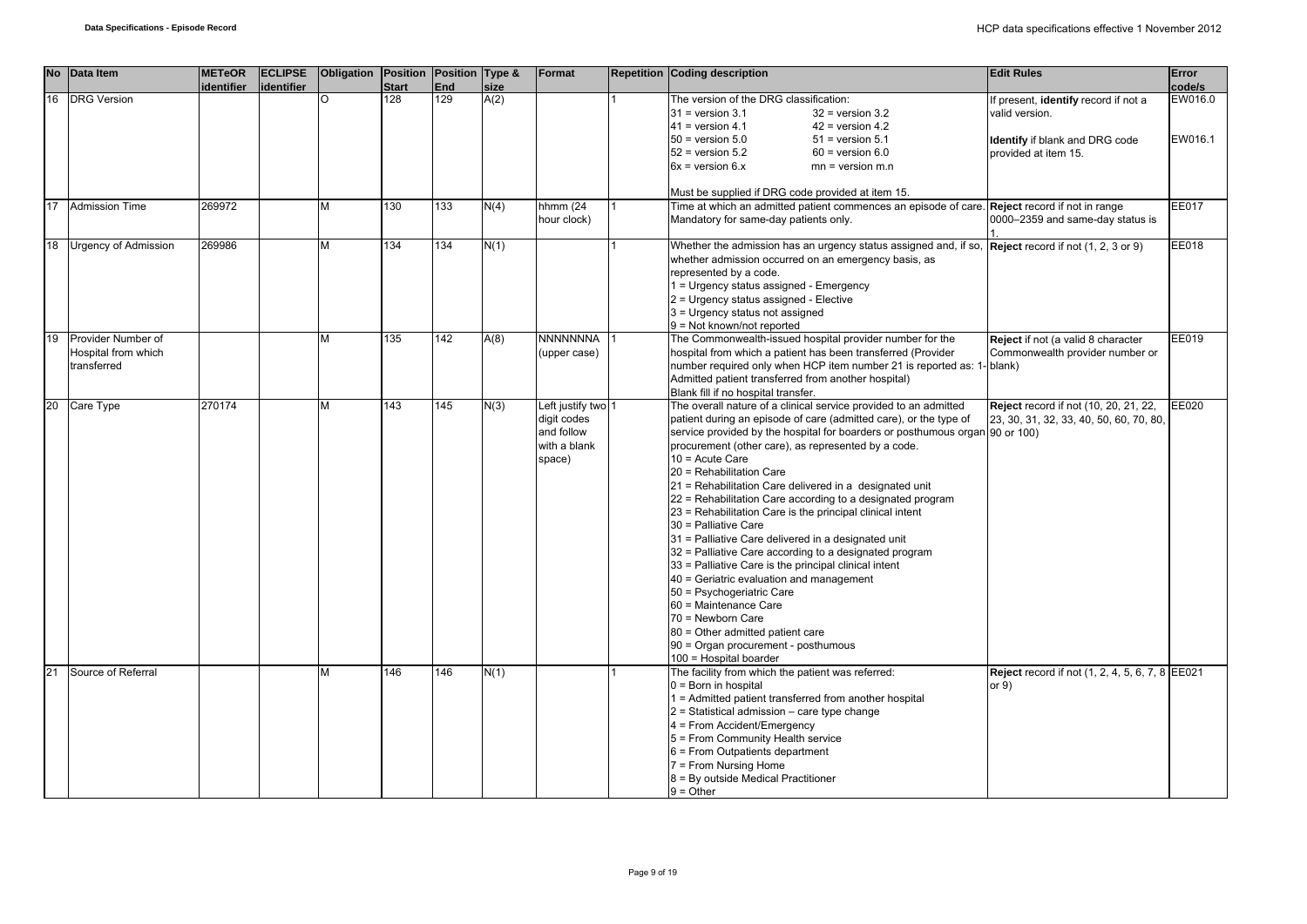| <b>No</b> | Data Item                                        | <b>METeOR</b><br>identifier | <b>ECLIPSE</b><br>identifier | <b>Obligation</b> | <b>Start</b> | Position Position Type &<br>End | size | Format | <b>Repetition Coding description</b>                                                                                                                                                                                                                                                                                                                                                                                                                                                                                                                 | <b>Edit Rules</b>                                                        | Error<br>code/s |
|-----------|--------------------------------------------------|-----------------------------|------------------------------|-------------------|--------------|---------------------------------|------|--------|------------------------------------------------------------------------------------------------------------------------------------------------------------------------------------------------------------------------------------------------------------------------------------------------------------------------------------------------------------------------------------------------------------------------------------------------------------------------------------------------------------------------------------------------------|--------------------------------------------------------------------------|-----------------|
| 22        | Discharge Intention on<br>Admission              |                             |                              | $\Omega$          | 147          | 147                             | N(1) |        | The intended mode of separation at time of admission:<br>1 = Discharge to an(other) acute hospital<br>$2$ = Discharge to a nursing home<br>3 = Discharge to a psychiatric hospital<br>4 = Discharge to palliative care unit/hospice<br>5 = Discharge to other health care accommodation<br>8 = To pass away<br>9 = Discharge to usual residence                                                                                                                                                                                                      | If present, identify if not $(1, 2, 3, 4, 5, \mathbb{E}W022)$<br>8 or 9) |                 |
| 23        | Inter-hospital contracted<br>patient             | 270409                      |                              | M                 | 148          | 148                             | N(1) |        | An episode of care for an admitted patient whose treatment and/or Reject record if not (1, 2, 3 or 9)<br>care is provided under an arrangement between a hospital<br>purchaser of hospital care (contracting hospital) and a provider of<br>an admitted service (contracted hospital), and for which the activity<br>is recorded by both hospitals, as represented by a code.<br>1 = Inter-Hospital contracted patient from public sector<br>2 = Inter-Hospital contracted patient from private sector<br>$3$ = Not contracted<br>$9 = Not reported$ |                                                                          | EE023           |
| 24        | Mental Health Legal<br><b>Status</b>             | 270351                      |                              | M                 | 149          | 149                             | N(1) |        | Whether a person is treated on an involuntary basis under the<br>relevant state or territory mental health legislation, at any time<br>during an episode of admitted patient care, an episode of<br>residential care or treatment of a patient/client by a community<br>based service during a reporting period, as represented by a code.<br>$1 =$ Involuntary patient<br>$2$ = Voluntary patient<br>3 = Not permitted to be reported under the laws of a State or<br>Territory<br>$8 = Not applicable$                                             | Reject record if not (1, 2, 3 or 8)                                      | EE024           |
| 25        | <b>Palliative Care Status</b>                    |                             |                              | М                 | 150          | 150                             | N(1) |        | An indicator of whether the episode involved palliative care.<br>1 = Patient required palliative care during episode<br>2 = No palliative care required during episode<br>This item is required because some States do not statistically<br>discharge to palliative care.<br>* refer to the guide for use.                                                                                                                                                                                                                                           | Identify record if not (1 or 2).                                         | EW025           |
| 26        | Re-admission within 28<br>Days                   |                             |                              | М                 | 151          | 151                             | N(1) |        | An indicator of the re-admission of a patient to hospital within 28<br>days of previous discharge for treatment of a similar or related<br>condition.<br>1 = Unplanned re-admission and patient previously treated at this<br>hospital<br>2 = Unplanned re-admission and patient previously treated at<br>another hospital<br>3 = Planned re-admission from this or another hospital<br>$8$ = Not applicable/ not known<br>Note: do not include transfers from another hospital as re-<br>admissions                                                 | Reject record if not (1, 2, 3 or 8)                                      | EE026           |
| 27        | <b>Unplanned Theatre Visit</b><br>During Episode |                             |                              | M                 | 152          | 152                             | N(1) |        | An indicator of whether the patient required a theatre visit which<br>was not anticipated or planned at the time of admission:<br>1 = Unplanned theatre visit<br>$2$ = No unplanned theatre visit                                                                                                                                                                                                                                                                                                                                                    | Reject record if not (1 or 2)                                            | EE027           |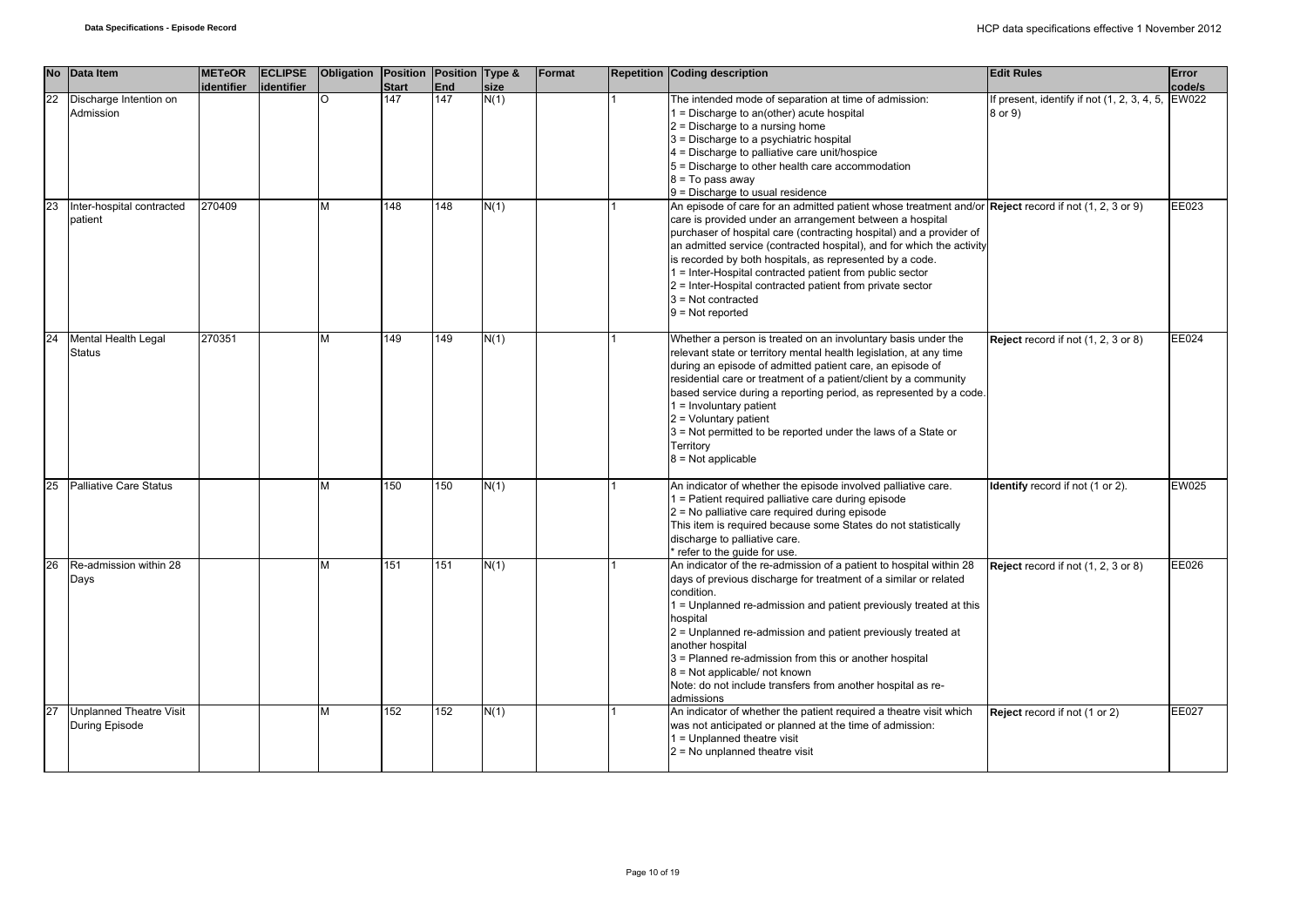|    | No Data Item                                           | <b>METeOR</b><br>identifier | <b>ECLIPSE</b><br>identifier | Obligation | Position Position Type &<br><b>Start</b> | End | size | Format                                                                                                  | <b>Repetition Coding description</b>                                                                                                                                                                                                                                                                                                                                                                                                                                                                                                                                                                                                                                                                                                                                                                           | <b>Edit Rules</b>                                                                                                                                             | Error<br>code/s                       |
|----|--------------------------------------------------------|-----------------------------|------------------------------|------------|------------------------------------------|-----|------|---------------------------------------------------------------------------------------------------------|----------------------------------------------------------------------------------------------------------------------------------------------------------------------------------------------------------------------------------------------------------------------------------------------------------------------------------------------------------------------------------------------------------------------------------------------------------------------------------------------------------------------------------------------------------------------------------------------------------------------------------------------------------------------------------------------------------------------------------------------------------------------------------------------------------------|---------------------------------------------------------------------------------------------------------------------------------------------------------------|---------------------------------------|
| 28 | Infant Weight, Neonate,<br>Stillborn                   | 269938                      |                              | M          | 153                                      | 156 | N(4) | Right justify<br>Zero prefix                                                                            | The first weight, in grams, of the live-born or stillborn baby<br>obtained after birth, or the weight of the neonate or infant on the<br>date admitted if this is different from the date of birth.<br>Weight on the date the infant is admitted should be recorded if the<br>weight is less than or equal to 9000g and age is less than 365<br>days. An entry of 0000 means the patient's age >= 365 days or<br>weight was > 9000 grams.<br>refer to guide for use.                                                                                                                                                                                                                                                                                                                                           | Reject record if not numeric.<br><b>Identify</b> if weight >9000g.<br><b>Identify</b> if weight $> 0$ and age $>365$<br>days<br>*warning for public hospitals | EE028<br>EW028*<br>EW028.0<br>EW028.1 |
| 29 | <b>Hours of Mechanical</b><br>Ventilation              |                             |                              | М          | 157                                      | 160 | N(4) | Right justify<br>Zero prefix                                                                            | The total number of hours (rounded) for which the patient received<br>mechanical ventilation in ICU, NICU, PICU or combined ICU/CCU<br>during the episode.<br>Zero fill if not applicable.                                                                                                                                                                                                                                                                                                                                                                                                                                                                                                                                                                                                                     | Reject record if not numeric<br>*warning for public hospitals                                                                                                 | EE029<br>EW029*                       |
| 30 | Mode of Separation                                     | 270094                      |                              | М          | 161                                      | 162 | N(2) | Left justify and 1<br>follow with<br>space<br>(may also<br>submit in old<br>format with<br>zero prefix) | Status at separation of person (discharge/transfer/death) and<br>place to which person is released, as represented by a code.<br>1 = discharge/transfer to an(other) acute hospital<br>2 = discharge/transfer to a residential aged care service, unless<br>this is the usual place of residence<br>3 = discharge/transfer to an(other) psychiatric hospital<br>4 = discharge/transfer to other health care accommodation<br>(includes mothercraft hospitals)<br>$5 =$ statistical discharge— type change<br>6 = left against medical advice/discharge at own risk<br>7 = statistical discharge from leave<br>$8 =$ died<br>9 = other (includes discharge to usual residence, own<br>accommodation or welfare institution (includes prisons, hostels<br>and group homes providing primarily welfare services)) | <b>Reject</b> record if not (1, 2, 3, 4, 5, 6,<br>7, 8, 9, 01, 02, 03, 04, 05, 06, 07, 08<br>or 09).                                                          | EE030                                 |
| 31 | <b>Separation Time</b>                                 | 270026                      |                              | M          | 163                                      | 166 | N(4) | hhmm (24<br>hour clock)                                                                                 | Time at which an admitted patient completes an episode of care.<br>Mandatory for same-day patients only.                                                                                                                                                                                                                                                                                                                                                                                                                                                                                                                                                                                                                                                                                                       | Reject record if not in range 0000-<br>2359 and same-day status is 1.                                                                                         | EE031                                 |
| 32 | <b>Total Leave Days</b>                                | 270251                      |                              | M          | 167                                      | 170 | N(4) | <b>Right justify</b><br>Zero prefix                                                                     | Sum of the length of leave (date returned from leave minus date<br>went on leave) for all periods within the hospital stay.<br>Zero fill if not applicable.                                                                                                                                                                                                                                                                                                                                                                                                                                                                                                                                                                                                                                                    | Reject record if not numeric                                                                                                                                  | EE032                                 |
| 33 | Provider Number of<br>Hospital to which<br>transferred |                             |                              | M          | 171                                      | 178 | A(8) | <b>NNNNNNNA</b><br>(uppercase)                                                                          | The Commonwealth-issued hospital provider number for the<br>hospital to which a patient has been transferred (Provider number<br>required only when HCP item number 30 is reported as:<br>1 = Discharge/transfer to an(other) acute hospital, or<br>3 = Discharge/transfer to a(nother) psychiatric hospital or<br>4 = Discharge/transfer to another health care accommodation<br>(includes mothercraft hospitals)).<br>Blank fill if no hospital transfer.                                                                                                                                                                                                                                                                                                                                                    | Reject if not (a valid 8 character<br>Commonwealth provider number or<br>blank).                                                                              | EE033                                 |
| 34 | Non-Certified Days of Stay                             |                             |                              | M          | 179                                      | 182 | N(4) | Right justify<br>Zero prefix                                                                            | The number of days spent in the hospital, without certification, that Reject record if not numeric.<br>exceeded 35 days.<br>Zero fill if not applicable.                                                                                                                                                                                                                                                                                                                                                                                                                                                                                                                                                                                                                                                       | *warning for public hospitals                                                                                                                                 | EE034<br>EW034*                       |
| 35 | Number of days of hospital 270305<br>in-the-home care  |                             |                              | М          | 183                                      | 186 | N(4) | Right justify<br>Zero prefix                                                                            | The number of hospital-in-the-home days occurring within an<br>episode of care for an admitted patient.<br>Calculate with reference to the date of admission, date of<br>separation, leave days and any date(s) of change between<br>hospital and hospital-in-the-home accommodation.<br>Zero fill if not applicable.<br>* refer to definitions.                                                                                                                                                                                                                                                                                                                                                                                                                                                               | Reject record if not numeric.<br><b>Identify</b> record if not = HITH<br>completed date - HITH<br>commencement date).                                         | EE035<br>EW035                        |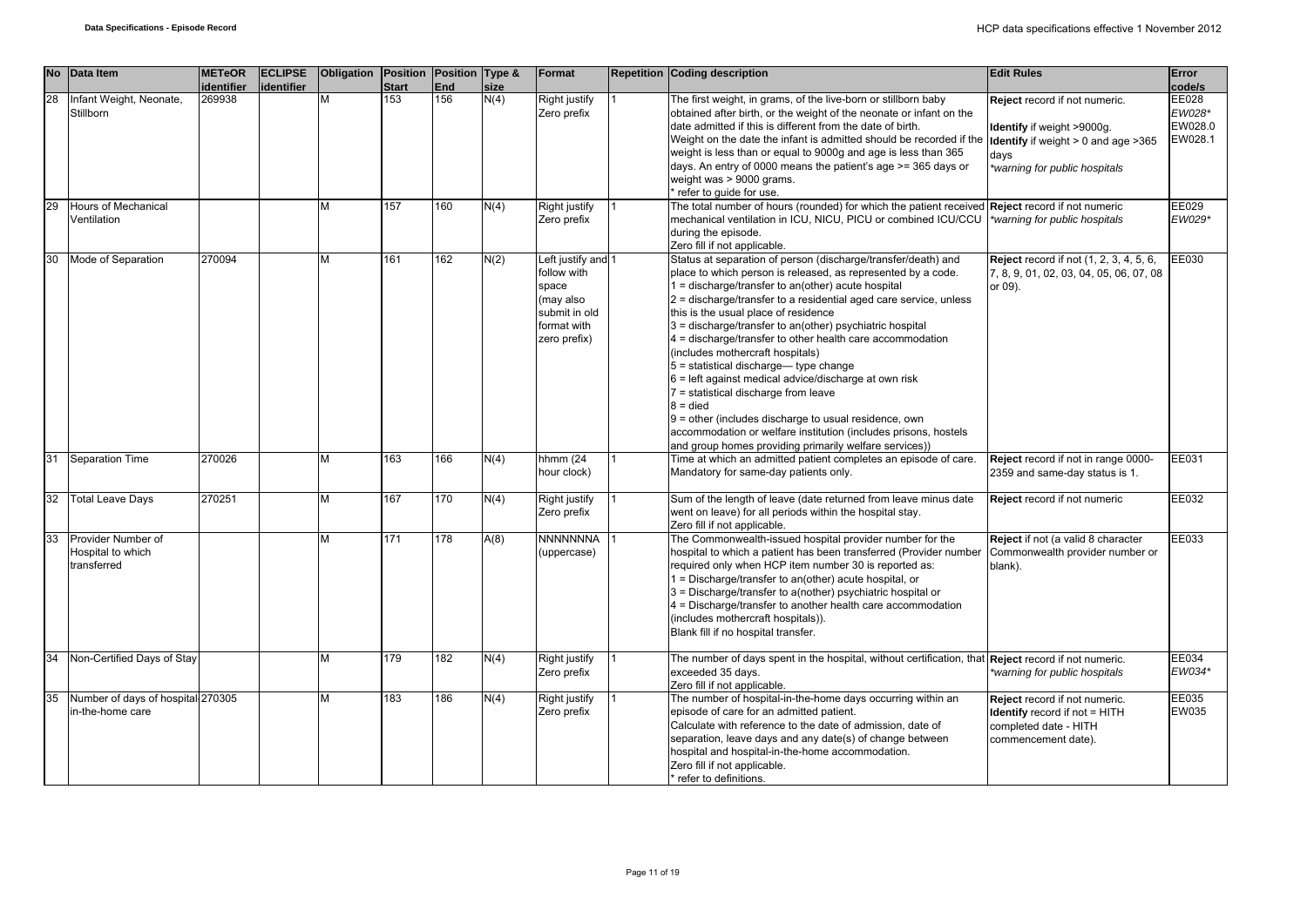| <b>No</b> | Data Item                   | <b>METeOR</b><br>identifier | <b>ECLIPSE</b><br>identifier | Obligation Position Position Type & | <b>Start</b> | End | size | Format                                                                          |    | <b>Repetition Coding description</b>                                                                                                                                                                                                                                                                                                                                                                                                                                                                                                                                                                                                                                                                                                                                                                                                                                                                                                                                                     | <b>Edit Rules</b>                                                                                                                                                                                                           | Error<br>code/s       |
|-----------|-----------------------------|-----------------------------|------------------------------|-------------------------------------|--------------|-----|------|---------------------------------------------------------------------------------|----|------------------------------------------------------------------------------------------------------------------------------------------------------------------------------------------------------------------------------------------------------------------------------------------------------------------------------------------------------------------------------------------------------------------------------------------------------------------------------------------------------------------------------------------------------------------------------------------------------------------------------------------------------------------------------------------------------------------------------------------------------------------------------------------------------------------------------------------------------------------------------------------------------------------------------------------------------------------------------------------|-----------------------------------------------------------------------------------------------------------------------------------------------------------------------------------------------------------------------------|-----------------------|
| 36        | <b>Principal Diagnosis</b>  | 391326                      |                              | М                                   | 187          | 192 | A(6) | <b>NANNNN</b><br>Left justify<br>Strip hyphen,<br>dots &<br>morphology<br>codes |    | Each entry should consist of:<br>one (1) digit that represents the Condition Onset Flag code<br>five (5) alphanumeric characters that represent the principal<br>diagnosis code<br>Condition Onset Flag - A qualifier for each coded diagnosis to<br>indicate the onset of the condition relative to the beginning of the<br>episode of care, as represented by a code.<br>1 = condition with onset during the episode of admitted patient<br>care<br>$2$ = condition not noted as arising during the episode of admitted<br>patient care<br>$9 = not reported$<br>Principal Diagnosis - The diagnosis established after study to be<br>chiefly responsible for occasioning an episode of admitted patient<br>care, an episode of residential care or an attendance at the health<br>care establishment, as represented by a code.<br>The principal diagnosis should be reported in the most current<br>version of ICD-10-AM and selected according to the National<br>Coding Standards. | Reject record if not a vaild ICD-10-<br>AM principal diagnosis code.<br><b>Identify</b> if Care Type = $(20, 21, 22)$ or $ EW036.1$<br>23) and not Z50.?<br><b>Identify</b> if Care Type $= 60$ and not<br>(Z74.2 or Z75.?) | EE036<br>EW036.2      |
| 37        | <b>Additional Diagnosis</b> | 391322                      |                              | M                                   | 193          | 486 | A(6) | <b>NANNNN</b><br>Left justify<br>Strip hyphen,<br>dots &<br>morphology<br>codes | 49 | Each entry should consist of:<br>one (1) digit that represents the Condition Onset Flag code<br>five (5) alphanumeric characters that represent the additional<br>diagnosis code<br>Condition Onset Flag - A qualifier for each coded diagnosis to<br>indicate the onset of the condition relative to the beginning of the<br>episode of care, as represented by a code.<br>$1 =$ condition with onset during the episode of admitted patient<br>care<br>2 = condition not noted as arising during the episode of admitted<br>patient care<br>$9 = not reported$<br>Additional diagnosis - A condition or complaint either coexisting<br>with the principal diagnosis or arising during the episode of<br>admitted patient care, episode of residential care or attendance at<br>a health care establishment, as represented by a code.<br>Blank means no additional diagnosis codes (or not 49 repetitions).                                                                            | Reject if not (a valid ICD-10-AM<br>code or blank).<br><b>Identify</b> if the same as 'Principal<br>Diagnosis Code'                                                                                                         | <b>EE037</b><br>EW037 |
| 38        | Procedure                   | 391349                      |                              | М                                   | 487          | 836 | A(7) | <b>NNNNNNN</b><br>Left justify<br>Strip hyphen                                  | 50 | A clinical intervention represented by a code that:<br>is surgical in nature, and/or<br>carries a procedural risk, and/or<br>carries an anaesthetic risk, and/or<br>requires specialised training, and/or<br>requires special facilities or equipment only available in an acute<br>care setting.<br>Blank means no ICD-10-AM procedure codes (or not 50<br>repetitions)                                                                                                                                                                                                                                                                                                                                                                                                                                                                                                                                                                                                                 | Reject if not (a valid ICD-10-AM<br>code or blank).                                                                                                                                                                         | EE038                 |
| 39        | Same-day Status             |                             |                              | М                                   | 837          | 837 | N(1) |                                                                                 |    | An indicator of whether the patient was admitted to the facility for<br>an overnight stay.<br>$0$ = patient with a valid arrangement allowing for overnight stay for<br>procedure normally performed on a same-day basis.<br>$1 = same-day patient;$<br>$2$ = overnight patient (other than type 0 above)                                                                                                                                                                                                                                                                                                                                                                                                                                                                                                                                                                                                                                                                                | Reject record if not (0, 1 or 2).                                                                                                                                                                                           | EE039                 |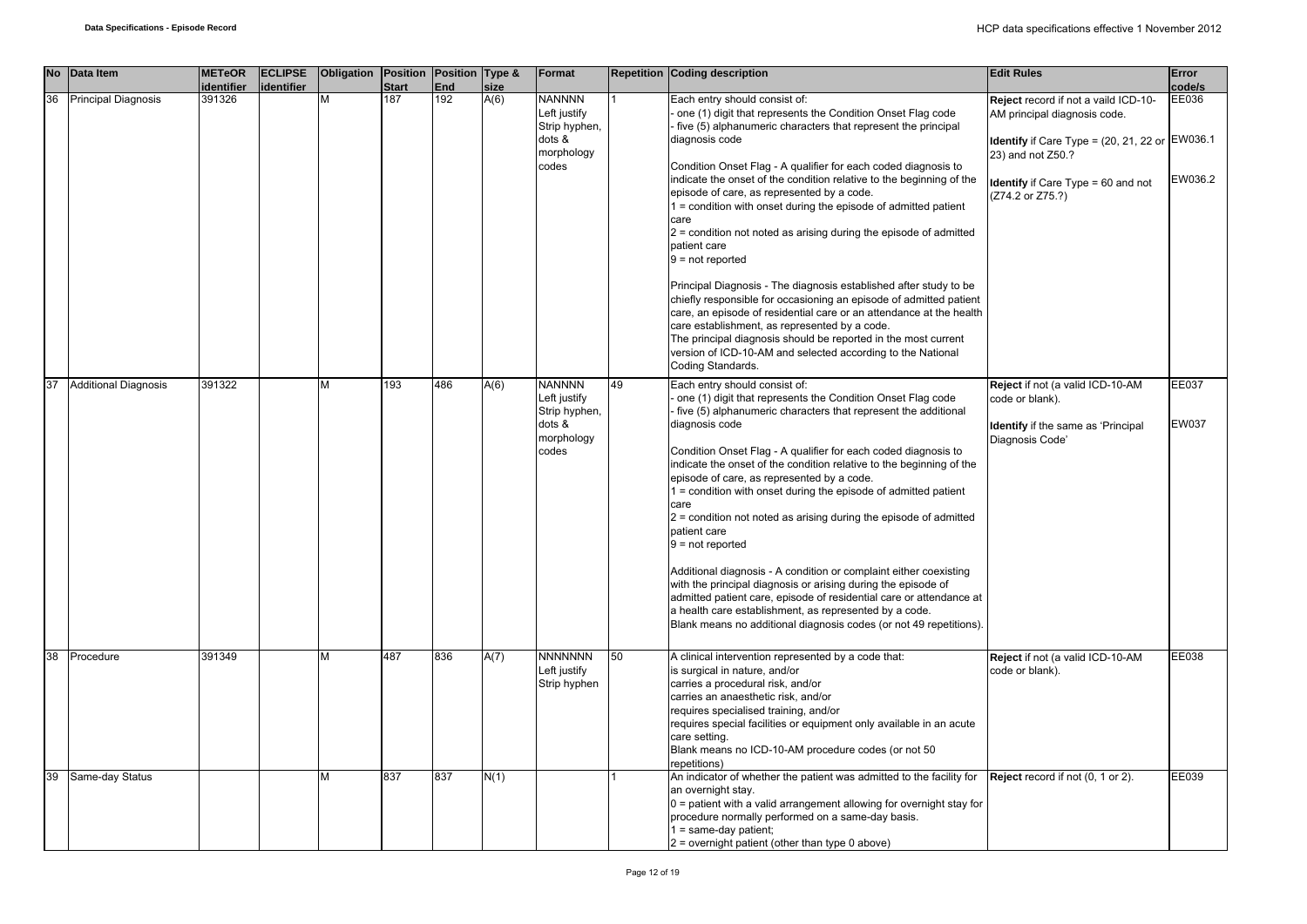| <b>No</b> | Data Item                            | <b>METeOR</b> | <b>ECLIPSE</b> | Obligation Position Position Type & |                     |                   |               | Format                                                                                   | <b>Repetition Coding description</b>                                                                                                                                                                                                                                                                                                                                          | <b>Edit Rules</b>                                                                                                                                                                      | Error                         |
|-----------|--------------------------------------|---------------|----------------|-------------------------------------|---------------------|-------------------|---------------|------------------------------------------------------------------------------------------|-------------------------------------------------------------------------------------------------------------------------------------------------------------------------------------------------------------------------------------------------------------------------------------------------------------------------------------------------------------------------------|----------------------------------------------------------------------------------------------------------------------------------------------------------------------------------------|-------------------------------|
| 40        | Principal MBS Item<br>Number         | identifier    | identifier     | M                                   | <b>Start</b><br>838 | <b>End</b><br>851 | size<br>A(14) | Left justify                                                                             | A valid Medical Benefits Schedule item according to the relevant<br>MBS Schedule valid for the MBS date (Item 41).<br>Blank means there was no applicable MBS item.                                                                                                                                                                                                           | If present, reject record if not a valid<br>MBS item from the relevant MBS<br>Schedule valid for the service date<br>(Item $42$ )                                                      | code/s<br><b>EE040</b>        |
| 41        | Principal MBS Item Date              |               |                | M                                   | 852                 | 859               | A(8)          | <b>DDMMYYYY</b>                                                                          | The date on which;<br>the principal MBS item (item 40) was carried out, or<br>(if item 40 is blank), the first Miscellaneous Service Code (item 53)<br>was carried out.<br>Must be supplied if principal MBS item number provided (item 40).                                                                                                                                  | f present, reject record if not in<br>format DDMMYYYY.<br><b>Reject</b> record if date is before<br>admission date or after discharge<br>date<br>Reject record if blank and item 40 is | EE041.0<br>EE041.1<br>EE041.2 |
| 42        | Minutes of operating<br>theatre time | 270350        |                | M                                   | 860                 | 863               | N(4)          | Right justify<br>Zero prefix<br>minutes                                                  | Total time, in minutes, spent by a patient in operating theatres<br>during current episode of hospitalisation.<br>Should be populated if surgical ADA code provided in<br>Miscellaneous Service Code field (item 53).<br>Blank means there was no applicable MBS Item / ADA code or a<br>public hospital.<br>Must be supplied by private hospitals and private day facilities | populated<br>If present, reject record if not<br>numeric.<br>Identify if blank and item 40 or item<br>53 is populated.                                                                 | EE042<br><b>EW042</b>         |
| 43        | Secondary MBS Item                   |               |                | м                                   | 864                 | 989               | A(14)         | eft justify                                                                              | where MBS item number (item 40) or Miscellaneous Service Code<br>(item 53) provided.<br>*refer to guide for use.<br>Additional MBS item numbers are all MBS items performed in                                                                                                                                                                                                | Reject record if not (a valid MBS                                                                                                                                                      | EE043                         |
|           | numbers                              |               |                |                                     |                     |                   |               |                                                                                          | theatre/procedure room/angiography suite, which are not the<br>principal MBS.<br>Blank means that there was no additional MBS item (or not 9<br>repetitions).<br>*refer to quide for use.                                                                                                                                                                                     | item number from the relevant MBS<br>Schedule(s) current during the<br>episode or blank)                                                                                               |                               |
| 44        | <b>Accommodation Charge</b>          |               |                | М                                   | 990                 | 998               | N(9)          | Right justify<br>Zero prefix<br>\$\$\$\$\$\$\$cc<br>(omit decimal<br>point)              | The gross amount charged for accommodation (include ex-gratia<br>and patient portion accommodation charges).<br>Zero fill if no amount charged.<br>*refer to guide for use.                                                                                                                                                                                                   | Reject record if not numeric or if item EE044<br>blank and bundled charges, ICU<br>charge, CCU charge, SCN charge<br>and HITH charge are ALL zero or<br>blank.                         |                               |
| 45        | Theatre Charge                       |               |                | м                                   | 999                 | 1007              | N(9)          | Right justify<br>Zero prefix<br>\$\$\$\$\$\$\$cc<br>(omit decimal<br>point)              | The total amount charged for theatre/procedure room/angiography<br>suite (include ex-gratia and patient portion theatre charges).<br>Zero fill if no amount charged.<br>*refer to guide for use.                                                                                                                                                                              | Reject record if not numeric                                                                                                                                                           | <b>EE045</b>                  |
| 46        | Labour Ward Charge                   |               |                | M                                   | 1008                | 1016              | N(9)          | <b>Right justify</b><br>Zero prefix<br>\$\$\$\$\$\$\$cc<br>(omit decimal<br>point)       | The gross amount charged for labour ward (include ex-gratia and<br>patient portion labour ward charges).<br>Zero fill if no amount charged.                                                                                                                                                                                                                                   | Reject record if not numeric                                                                                                                                                           | EE046                         |
| 47        | Intensive Care Unit<br>Charge        |               |                | M                                   | 1017                | 1025              | N(9)          | Right justify<br>Zero prefix<br>\$\$\$\$\$\$ <sub>\$</sub> cc<br>(omit decimal<br>point) | The gross amount charged for ICU (include ex-gratia and patient<br>portion ICU charges).<br>Zero fill if no amount charged.<br>*refer to guide for use.                                                                                                                                                                                                                       | Reject record if not numeric                                                                                                                                                           | <b>EE047</b>                  |
| 48        | Prosthesis Charge                    |               |                | м                                   | 1026                | 1034              | N(9)          | Right justify<br>Zero prefix<br>\$\$\$\$\$\$\$cc<br>(omit decimal<br>point)              | The gross maximum amount charged for prosthesis (include ex-<br>gratia prosthesis charges and patient portion),<br>Zero fill if no amount charged.                                                                                                                                                                                                                            | Reject record if not numeric                                                                                                                                                           | <b>EE048</b>                  |
| 49        | <b>Pharmacy Charge</b>               |               |                | M                                   | 1035                | 1043              | N(9)          | Right justify<br>Zero prefix<br>\$\$\$\$\$\$ <sub>\$</sub> cc<br>(omit decimal<br>point) | The gross amount charged for pharmacy (include ex-gratia and<br>patient portion pharmacy charges, exclude discharge<br>medications).<br>Zero fill if no amount charged.                                                                                                                                                                                                       | Reject record if not numeric                                                                                                                                                           | EE049                         |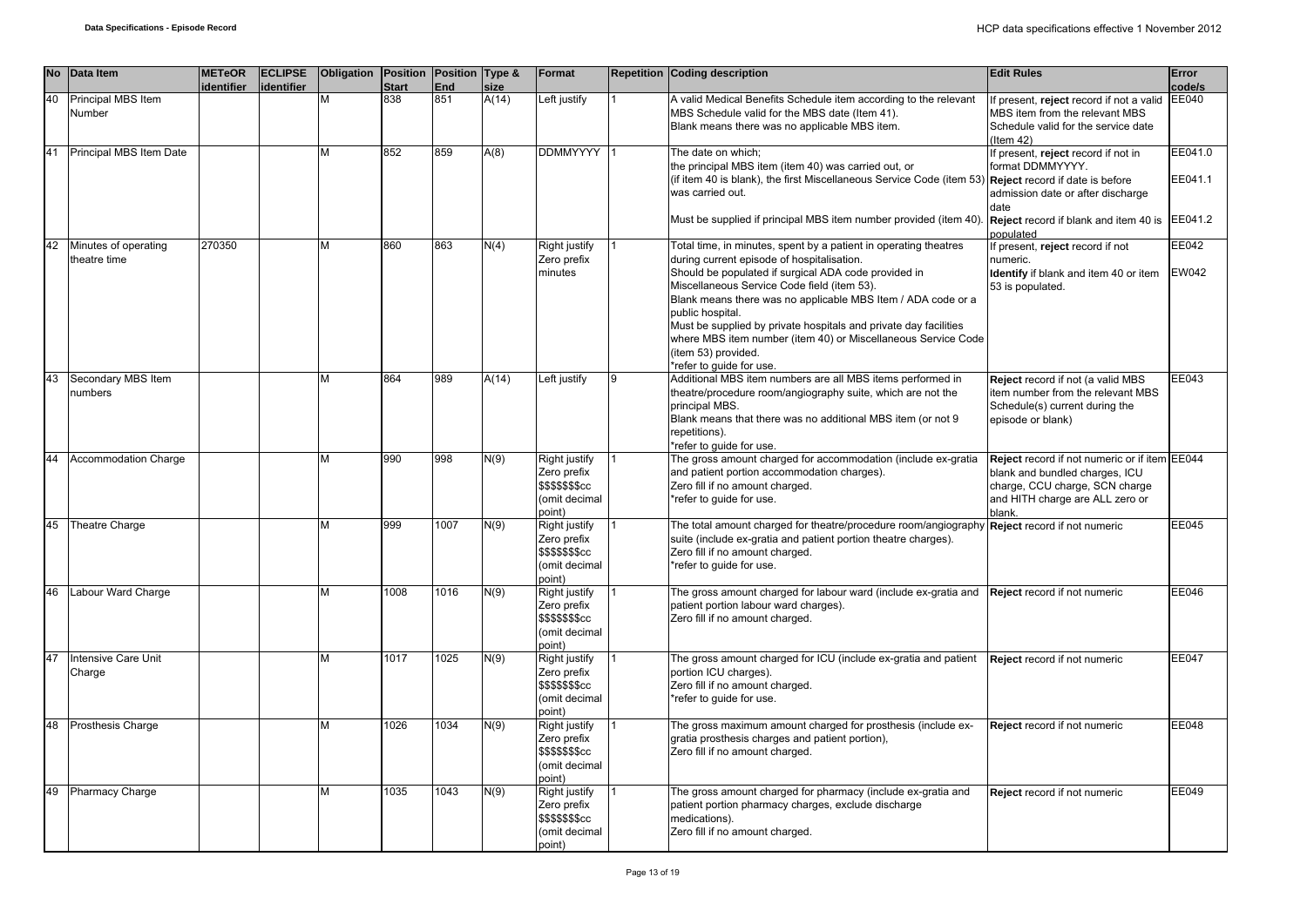|    | No Data Item                                          | <b>METeOR</b><br>identifier | <b>ECLIPSE</b><br>identifier | Obligation Position Position Type & | <b>Start</b> | <b>End</b> | size  | Format                                                                     |    | Repetition Coding description                                                                                                                                                                                                                                                        | <b>Edit Rules</b>                                                                                                                                                                                   | Error<br>code/s    |
|----|-------------------------------------------------------|-----------------------------|------------------------------|-------------------------------------|--------------|------------|-------|----------------------------------------------------------------------------|----|--------------------------------------------------------------------------------------------------------------------------------------------------------------------------------------------------------------------------------------------------------------------------------------|-----------------------------------------------------------------------------------------------------------------------------------------------------------------------------------------------------|--------------------|
| 50 | Other Charges                                         |                             |                              | М                                   | 1044         | 1052       | N(9)  | Right justify<br>Zero prefix<br>\$\$\$\$\$\$cc<br>omit decimal<br>(point   |    | The gross charge raised for any chargeable item which cannot be<br>specifically categorised elsewhere (exclude ex-gratia charges,<br>television, phone calls, extra meals, FED, reversals or journal<br>adjustments).<br>Zero fill if no amount charged.<br>*refer to guide for use. | Reject record if not numeric                                                                                                                                                                        | EE050              |
| 51 | <b>Bundled Charges</b>                                |                             |                              | М                                   | 1053         | 1061       | N(9)  | Right justify<br>Zero prefix<br>\$\$\$\$\$\$\$cc<br>omit decimal<br>ooint) |    | The gross bundled charge raised (include ex-gratia and patient<br>portion bundled charges).<br>Zero fill if no amount charged.<br>*refer to guide for use.                                                                                                                           | Reject record if not numeric                                                                                                                                                                        | EE051              |
| 52 | Medical Record Number                                 |                             |                              | М                                   | 1062         | 1081       | A(20) | eft justify<br><b>Blank fill</b>                                           |    | The Medical Record Number (or unit record number) that uniquely Reject record if blank<br>identifies the patient, regardless of the number of admissions they<br>have had to the facility.                                                                                           |                                                                                                                                                                                                     | EE052              |
| 53 | Miscellaneous Service<br>Codes                        |                             |                              | М                                   | 1082         | 1191       | A(11) | Left justify                                                               | 10 | Any miscellaneous service codes (i.e. non MBS items or<br>Australian Dental Association codes) used for billing.<br>Up to 10 codes may be entered.<br>Blank means that there were no miscellaneous service codes or<br>not 10 repetitions.                                           |                                                                                                                                                                                                     |                    |
| 54 | Hospital-in-the-home care<br>Charges                  |                             |                              | М                                   | 1192         | 1200       | N(9)  | Right justify<br>Zero prefix<br>\$\$\$\$\$\$cc<br>omit decimal<br>point)   |    | The gross charge raised for hospital-in-the-home care service<br>(include ex-gratia and HITH patient portion charges).<br>Zero fill if no amount charged.                                                                                                                            | Reject record if not numeric<br>warning for public hospitals                                                                                                                                        | EE054<br>EW054*    |
| 55 | Special Care Nursery<br>Charges                       |                             |                              | М                                   | 1201         | 1209       | N(9)  | Right justify<br>Zero prefix<br>\$\$\$\$\$\$cc<br>(omit decimal<br>()oint  |    | The gross charge raised for SCN (include ex-gratia and patient<br>portion SCN charges, exclude NICU charges).<br>Zero fill if no amount charged.<br>*refer to guide for use.                                                                                                         | Reject record if not numeric                                                                                                                                                                        | EE055              |
| 56 | <b>Coronary Care Unit</b><br>Charges                  |                             |                              | М                                   | 1210         | 1218       | N(9)  | Right justify<br>Zero prefix<br>\$\$\$\$\$\$\$cc<br>omit decimal<br>oint)  |    | The gross charge raised for CCU (include ex-gratia and patient<br>portion CCU charges).<br>Zero fill if no amount charged.<br>*refer to quide for use.                                                                                                                               | Reject record if not numeric                                                                                                                                                                        | EE056              |
| 57 | Special Care Nursery<br>hours                         |                             |                              | ∩                                   | 1219         | 1222       | N(4)  | Right justify<br>Zero prefix                                               |    | The number of hours the patient spent in a SCN.<br>Zero fill if not applicable.<br>*refer to quide for use.                                                                                                                                                                          | If present, identify record if not<br>numeric                                                                                                                                                       | EW057              |
| 58 | Coronary Care Unit hours                              |                             |                              | O                                   | 1223         | 1226       | N(4)  | Right justify<br>Zero prefix                                               |    | The number of hours the patient spent in a CCU.<br>Zero fill if not applicable.<br>*refer to guide for use.                                                                                                                                                                          | If present, identify record if not<br>numeric                                                                                                                                                       | EW058              |
| 59 | Special Care Nursery days                             |                             |                              | М                                   | 1227         | 1229       | N(3)  | Right justify<br>Zero prefix                                               |    | The number of days the patient spent in a SCN.<br>Zero fill if not applicable.<br>*refer to guide for use.                                                                                                                                                                           | Reject record if not numeric.<br>Reject record if not zero for day<br>facilities (public or private)                                                                                                | EE059.0<br>EE059.1 |
| 60 | Coronary Care Unit days                               |                             |                              | M                                   | 1230         | 1232       | N(3)  | Right justify<br>Zero prefix                                               |    | The number of days the patient spent in a CCU.<br>Zero fill if not applicable.<br>*refer to guide for use.                                                                                                                                                                           | Reject record if not numeric.<br>Reject record if not zero for day<br>facilities (public or private)                                                                                                | EE060.0<br>EE060.1 |
| 61 | Number of Qualified Days 270033<br>for Newborns       |                             |                              | М                                   | 1233         | 1237       | N(5)  | Right justify<br>Zero prefix                                               |    | The number of qualified newborn days occurring within a newborr<br>episode of care.<br>Zero fill if not applicable.<br>*refer to guide for use.                                                                                                                                      | Reject record if not numeric.<br><b>Identify</b> record if >0000 and (care<br>type not newborn care)                                                                                                | EE061<br>EW061     |
| 62 | Hospital-in-the-home care<br><b>Commencement Date</b> |                             |                              | M                                   | 1238         | 1245       | A(8)  | <b>DDMMYYYY</b>                                                            |    | Date on which an admitted patient commences an episode of<br>hospital-in-the-home care services.<br>Conditional item if HITH charges (item 54) > 0.<br>Blank fill if not applicable.                                                                                                 | Reject record if Hospital-In-The-<br>Home Charges (item 54) is populated<br>and item is blank or not in format<br>DDMMYYYY.<br>Reject record if commencement date EE062.1<br>> HITH completed date. | EE062.0            |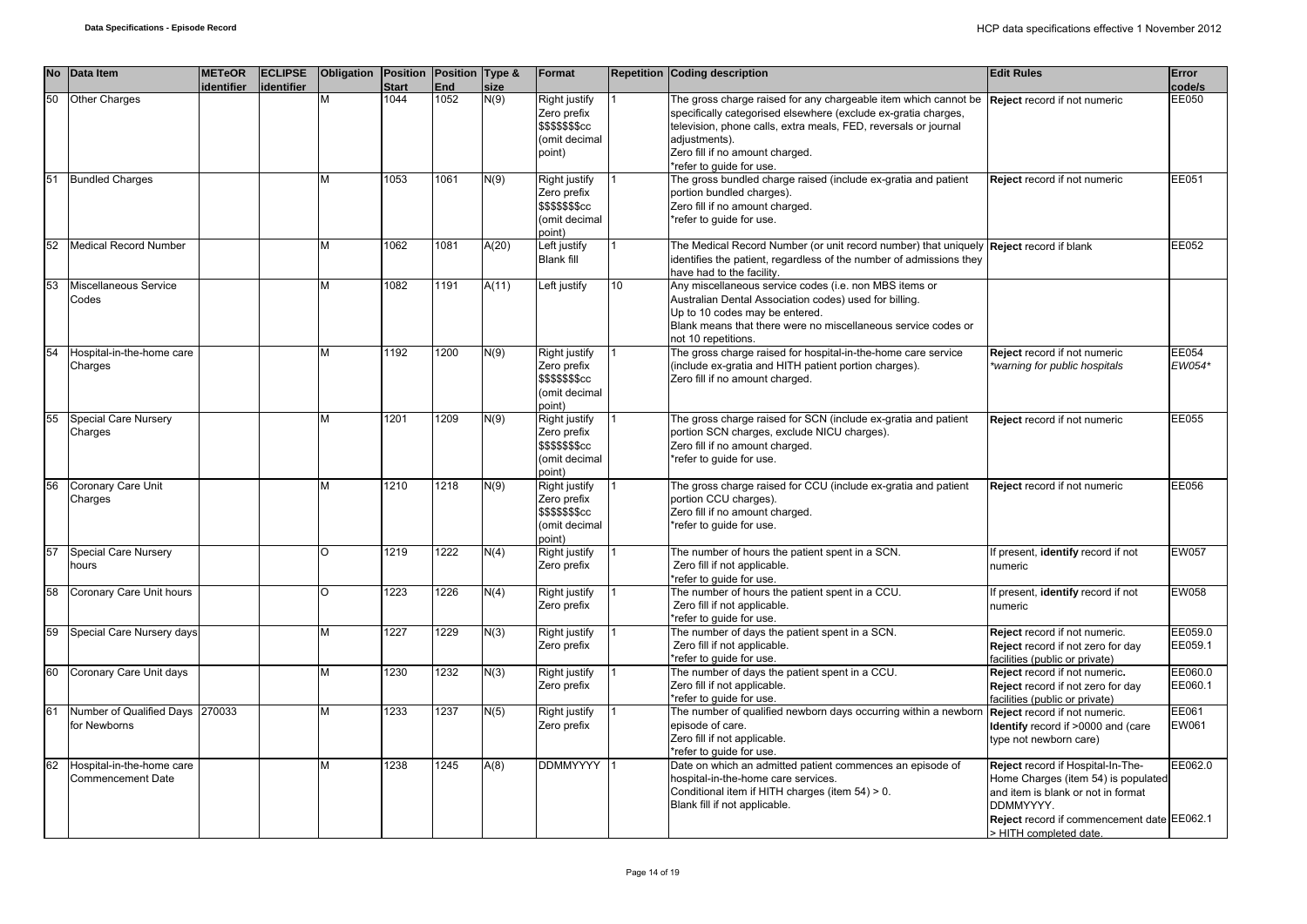|    | No Data Item              | <b>IMETeOR</b> | <b>IECLIPSE</b> | <b>Obligation</b> | Position Position Type & |             |             | Format               | <b>Repetition Coding description</b>                                   | <b>Edit Rules</b>                              | Error   |
|----|---------------------------|----------------|-----------------|-------------------|--------------------------|-------------|-------------|----------------------|------------------------------------------------------------------------|------------------------------------------------|---------|
|    |                           | lidentifier    | lidentifier     |                   | Start                    | <b>IEnd</b> | <b>Size</b> |                      |                                                                        |                                                | code/s  |
| 63 | Hospital-in-the-home care |                |                 |                   | 1246                     | 1253        | A(8)        | <b>DDMMYYYY</b>      | Date on which an admitted patient completes an episode of              | Reject record if Hospital-In-The-              | EE063.0 |
|    | Completed Date            |                |                 |                   |                          |             |             |                      | hospital-in-the-home care services.                                    | Home Charges (item 54) is populated            |         |
|    |                           |                |                 |                   |                          |             |             |                      | Conditional item if HITH charges (item 54) > 0.                        | and item is blank or not in format             |         |
|    |                           |                |                 |                   |                          |             |             |                      | Blank fill if not applicable.                                          | DDMMYYYY.                                      |         |
|    |                           |                |                 |                   |                          |             |             |                      |                                                                        | Reject record if completed date <              | EE063.1 |
|    |                           |                |                 |                   |                          |             |             |                      |                                                                        | <b>IHITH commencement date.</b>                |         |
| 64 | Palliative Care Days      |                |                 |                   | 1254                     | 1257        | N(4)        | <b>Right justify</b> | The number of days a patient received palliative care during an        | <b>Reject</b> record if not numeric.           | EE065   |
|    |                           |                |                 |                   |                          |             |             | Zero prefix          | episode.                                                               |                                                |         |
|    |                           |                |                 |                   |                          |             |             |                      | Where the entire episode is Palliative, provide the total length of    | Identify record if 0 and palliative care EW065 |         |
|    |                           |                |                 |                   |                          |             |             |                      | stay in days.                                                          | status (item $25$ ) = 1                        |         |
|    |                           |                |                 |                   |                          |             |             |                      | Conditional item if Palliative Care Status (item 25) = 1. Zero fill if |                                                |         |
|    |                           |                |                 |                   |                          |             |             |                      | no Palliative Care Days.                                               |                                                |         |
|    |                           |                |                 |                   |                          |             |             |                      | *refer to quide for use.                                               |                                                |         |

**Total record length = 1257**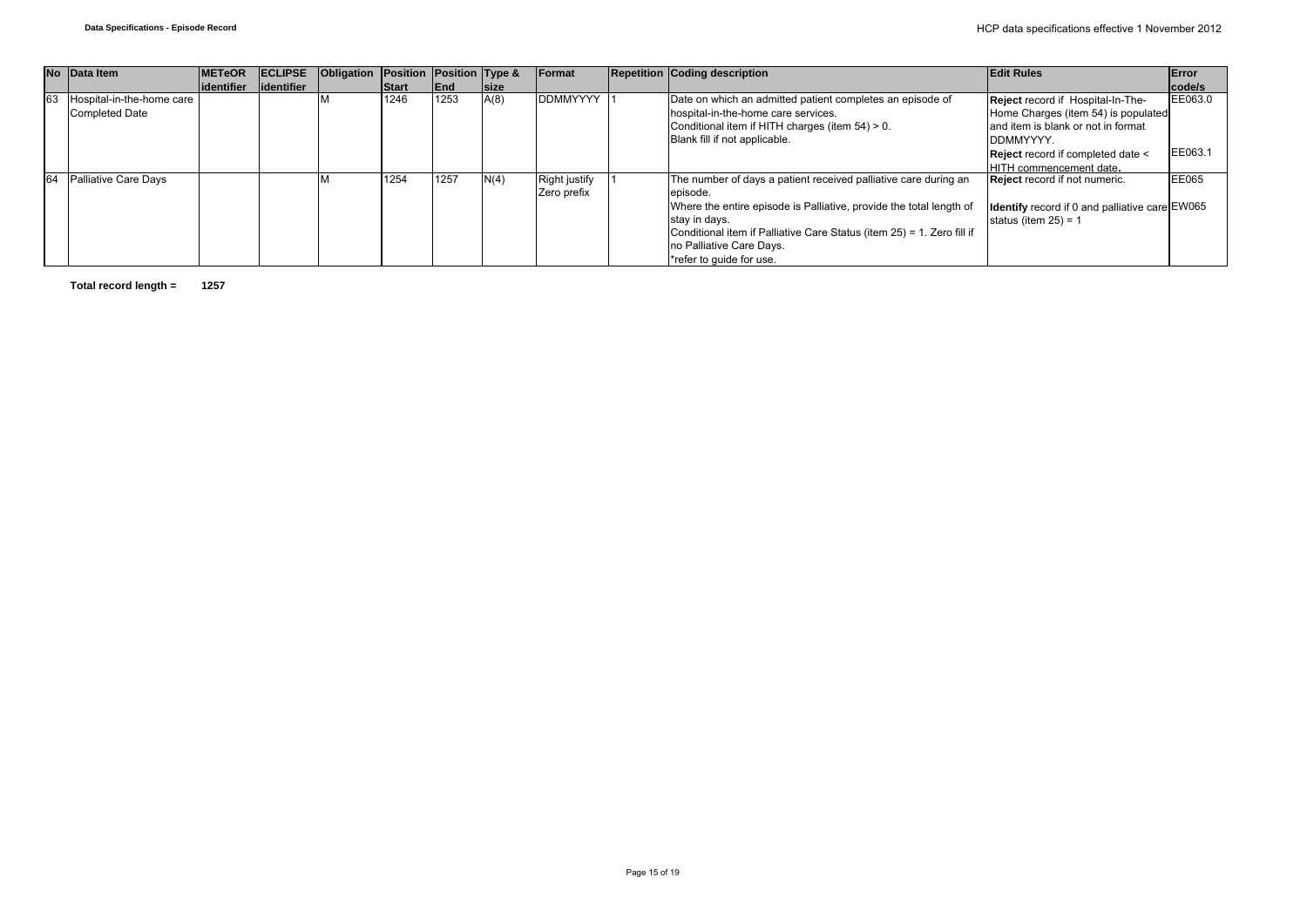|               | <b>EDIT RULES</b>                                                                                                                                                                 | <b>ERROR CODE/S</b> |
|---------------|-----------------------------------------------------------------------------------------------------------------------------------------------------------------------------------|---------------------|
| <b>Extras</b> | Reject record if Separation date (Item 10) does not equal Admission date (Item 9) where<br>Same-day Status (Item 40) = 1 (reject if Separation date = Admission date and Same-Day | EE201               |
|               | Status not equal to 1)                                                                                                                                                            |                     |
|               | <b>Identify</b> if the records with 'Hospital Type' = 2 have more than 5% with 'Unplanned'<br>Theatre Visit' = $1$                                                                | EW202               |
|               | Reject record if ICU charge but no ICU days recorded and no ICU hours recorded                                                                                                    | EE203               |
|               | Identify record if prosthesis charge but no Theatre or Bundled charge (and hospital type is EW204<br>private or private day facility).                                            |                     |
|               | Identify record if therapeutic Principal MBS present but no Principal Procedure                                                                                                   | <b>EW205</b>        |
|               | Identify record if accommodation charge exceeds \$2,000 x Length Of Stay (LOS)                                                                                                    | EW206               |
|               | Identify record if ICU charge >\$5,000 per day                                                                                                                                    | EW207               |
|               | <b>Identify</b> record if no charges reported (total charge=0)                                                                                                                    | EW208               |
|               | <b>Identify</b> if all records with 'Hospital Type' = 2 have 'Unplanned Theatre Visit' = 2 and there $EWS09$<br>are greater than 100 episodes for the month.                      |                     |
|               | <b>Identify</b> if the records with Hospital Type' = 2 have more than 5% with 'Unplanned Theatre EW210<br>$Visit' = 1$                                                            |                     |
|               | Identify if all records with 'Hospital Type' = 2 have 'Readmission within 28 days' = 8 and<br>there are greater than 100 episodes for the month.                                  | EW211               |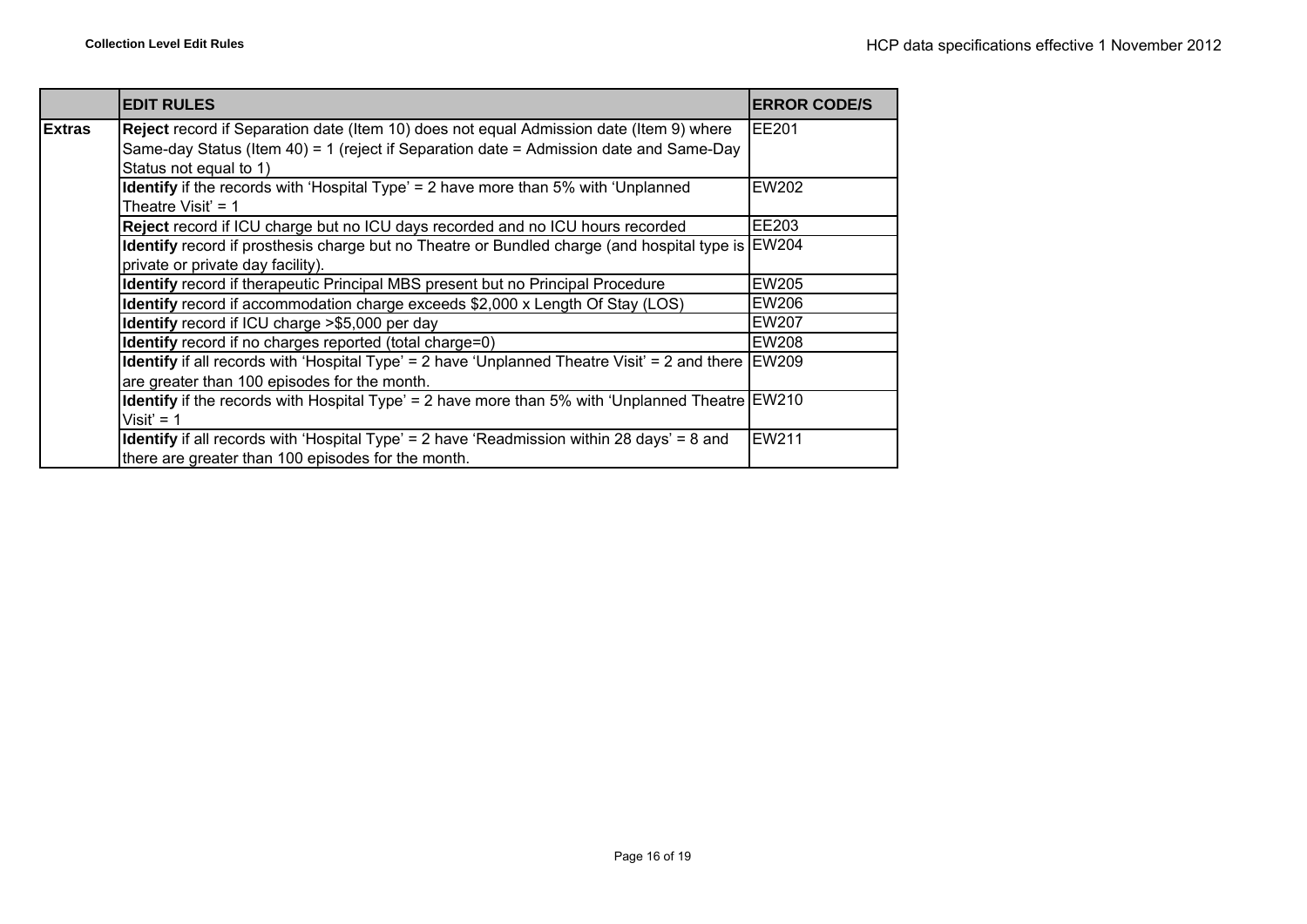| <b>No</b>      | Data Item                      | <b>METeOR</b><br>identifier | <b>ECLIPSE</b><br>identifier | Obligation Position Position Type & | <b>Start</b> | End | size  | Format                       | <b>Repetition Coding description</b>                                                                                                                                                                                                                                                                                                                                                                                                                                                                                                                                                                                                                                                                                                                                                                                                      | <b>Edit Rules</b>                                                                                                                 | Error<br>code/s  |
|----------------|--------------------------------|-----------------------------|------------------------------|-------------------------------------|--------------|-----|-------|------------------------------|-------------------------------------------------------------------------------------------------------------------------------------------------------------------------------------------------------------------------------------------------------------------------------------------------------------------------------------------------------------------------------------------------------------------------------------------------------------------------------------------------------------------------------------------------------------------------------------------------------------------------------------------------------------------------------------------------------------------------------------------------------------------------------------------------------------------------------------------|-----------------------------------------------------------------------------------------------------------------------------------|------------------|
|                | nsurer Membership<br>dentifier |                             |                              | М                                   |              | 15  | A(15) | Left justify                 | Insurer membership identifier.                                                                                                                                                                                                                                                                                                                                                                                                                                                                                                                                                                                                                                                                                                                                                                                                            | Reject record if not a valid code                                                                                                 | AE001            |
| $\overline{2}$ | Insurer Identifier             |                             |                              | М                                   | 16           | 18  | A(3)  | Left justify                 | Insurer identifier selected from the list of registered private health<br>insurers.                                                                                                                                                                                                                                                                                                                                                                                                                                                                                                                                                                                                                                                                                                                                                       | <b>Reject record if blank</b>                                                                                                     | AE002            |
| 3              | <b>AN-SNAP Identifier</b>      |                             |                              | <b>MAA</b>                          | 19           | 33  | A(15) | Left justify                 | A unique identifier for this AN-SNAP record that links it to the<br>associated episode (and/or medical and prosthetic records). It is a<br>combination of the Medical Record Number (in the Episode<br>record) and hyphen and a record number (sequential counter)                                                                                                                                                                                                                                                                                                                                                                                                                                                                                                                                                                        | Reject record if blank<br><b>Identify</b> record if no hyphen in the<br>Identifier                                                | AE003<br>AW003.1 |
|                |                                |                             |                              |                                     |              |     |       |                              |                                                                                                                                                                                                                                                                                                                                                                                                                                                                                                                                                                                                                                                                                                                                                                                                                                           | Identify record if the characters prior<br>to the hyphen do not match a<br>Medical Record Number in the<br><b>Enisode Records</b> | AW003.2          |
| $\overline{4}$ | <b>Family Name</b>             | 286953                      |                              | O                                   | 34           | 61  | A(28) | Left justify                 | That part of a name a person usually has in common with some<br>other members of his/her family, as distinguished from his/her<br>given names, as represented by text.                                                                                                                                                                                                                                                                                                                                                                                                                                                                                                                                                                                                                                                                    | <b>Identify</b> record if blank                                                                                                   | AE004            |
| 5              | Given Name                     | 287035                      |                              | O                                   | 62           | 81  | A(20) | Left justify                 | The person's identifying name within the family group or by which<br>the person is socially identified, as represented by text.                                                                                                                                                                                                                                                                                                                                                                                                                                                                                                                                                                                                                                                                                                           | <b>Identify record if blank</b>                                                                                                   | AW005            |
| <sup>6</sup>   | Date of Birth                  | 287007                      |                              | М                                   | 82           | 89  | A(8)  | DDMMYYYY                     | The date of birth of the person.                                                                                                                                                                                                                                                                                                                                                                                                                                                                                                                                                                                                                                                                                                                                                                                                          | Reject record if not in format<br><b>DDMMYYYY</b>                                                                                 | AE006            |
| 17             | Postcode - Australian          | 287224                      |                              | М                                   | 90           | 93  | N(4)  | Right justify<br>Zero prefix | The numeric descriptor for a postal delivery area, aligned with<br>locality, suburb or place for the address of a person.<br>9999 = unknown postcode<br>$8888 = 0$ verseas                                                                                                                                                                                                                                                                                                                                                                                                                                                                                                                                                                                                                                                                | Reject record if not (a valid<br>Australian postcode or 8888 or<br>9999).                                                         | AE007            |
| <sup>8</sup>   | <b>Sex</b>                     | 287316                      |                              | М                                   | 94           | 94  | N(1)  |                              | The biological distinction between male and female, as<br>represented by a code.<br>$1 = Male$<br>$2 =$ Female<br>3 = Intersex or Indeterminate<br>9 = Not stated / inadequately described                                                                                                                                                                                                                                                                                                                                                                                                                                                                                                                                                                                                                                                | Reject record if not (1, 2, 3 or 9)                                                                                               | AE008            |
| $\overline{9}$ | <b>Admission Date</b>          | 269967                      |                              | М                                   | 95           | 102 | A(8)  | DDMMYYYY                     | Date on which an admitted patient commences an episode of<br>care.                                                                                                                                                                                                                                                                                                                                                                                                                                                                                                                                                                                                                                                                                                                                                                        | <b>Reject</b> record if not in format<br><b>DDMMYYYY</b>                                                                          | AE009            |
| 10             | <b>Separation Date</b>         | 270025                      |                              | М                                   | 103          | 110 | A(8)  | <b>DDMMYYYY</b>              | Date on which an admitted patient completes an episode of care.                                                                                                                                                                                                                                                                                                                                                                                                                                                                                                                                                                                                                                                                                                                                                                           | Reject record if not in format<br>DDMMYYYY, or if not ≥ admission<br>date, or if MM is not same as month<br>of input in header.   | AE010            |
| 11             | Episode Type                   |                             |                              | М                                   | 111          | 111 | A(1)  |                              | An indicator of the type of admitted rehabilitation program<br>undertaken during the episode that relates to the AN-SNAP<br>records.<br>O = Overnight Admitted Patient - Assign this value for patients<br>who stay overnight during the admitted rehabilitation program.<br>S = Same-day Admitted Patient - Assign this value for patients<br>who undertake an admitted rehabilitation program consisting of<br>multiple same day visits/services. It is recommended that one AN-<br>SNAP record is reported that covers the entire program (not<br>separate episodes for each visit/service). In this case, Admission<br>date = date of 1st visit/service and Separation date = date of last<br>visit/service in the Same-day admitted program. The AN-SNAP<br>record should be linked to the episode with the same separation<br>date. | Reject record if not ('O' or 'S')                                                                                                 | AE011            |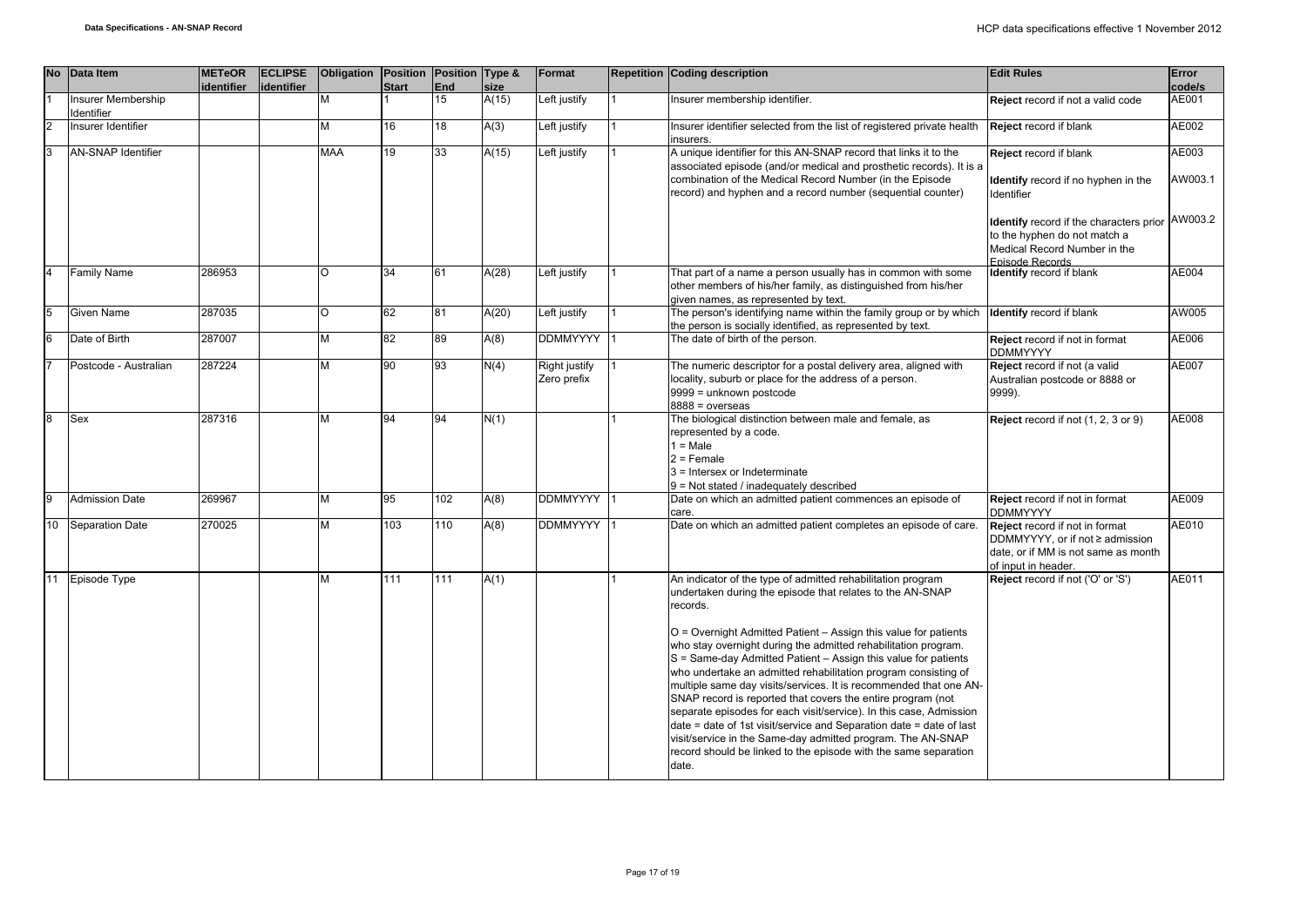| <b>No</b> | Data Item                    | <b>METeOR</b> | <b>ECLIPSE</b> | Obligation Position Position Type & |                     |                         |              | Format       |    | <b>Repetition Coding description</b>                                                                                                                                  | <b>Edit Rules</b>                                                 | Error  |
|-----------|------------------------------|---------------|----------------|-------------------------------------|---------------------|-------------------------|--------------|--------------|----|-----------------------------------------------------------------------------------------------------------------------------------------------------------------------|-------------------------------------------------------------------|--------|
| 12        | Admission FIM Item           | identifier    | identifier     | М                                   | <b>Start</b><br>112 | End<br>$\overline{129}$ | size<br>N(1) |              | 18 | The FIM score on admission for each of the 18 FIM motor and                                                                                                           | <b>Reject</b> record if not (1, 2, 3, 4, 5, 6 or AE012            | code/s |
|           | Scores                       |               |                |                                     |                     |                         |              |              |    | cognition items<br>No Helper:                                                                                                                                         | 7) and episode type is O.                                         |        |
|           |                              |               |                |                                     |                     |                         |              |              |    | Score of 7 - Complete Independence<br>Score of 6 - Modified Independence                                                                                              | <b>Identify</b> record if episode type is S<br>and not blank fill | AW012  |
|           |                              |               |                |                                     |                     |                         |              |              |    | Helper:<br>Score of 5 - Supervision or setup                                                                                                                          |                                                                   |        |
|           |                              |               |                |                                     |                     |                         |              |              |    | Score of 4 - Minimal assistance                                                                                                                                       |                                                                   |        |
|           |                              |               |                |                                     |                     |                         |              |              |    | Score of 3 - Moderate assistance                                                                                                                                      |                                                                   |        |
|           |                              |               |                |                                     |                     |                         |              |              |    | Score of 2 - Maximal assistance                                                                                                                                       |                                                                   |        |
|           |                              |               |                |                                     |                     |                         |              |              |    | Score of 1 - Total assistance<br>*refer to quide for use                                                                                                              |                                                                   |        |
| 13        | Discharge FIM Item           |               |                | М                                   | 130                 | 147                     | N(1)         |              | 18 | The FIM score on discharge for each of the 18 FIM motor and                                                                                                           | <b>Reject</b> record if not (1, 2, 3, 4, 5, 6 or AE013            |        |
|           | Scores                       |               |                |                                     |                     |                         |              |              |    | cognition items.                                                                                                                                                      | 7) and episode type is O. and not                                 |        |
|           |                              |               |                |                                     |                     |                         |              |              |    | No Helper:                                                                                                                                                            | Episode Mode of Separation = 8                                    |        |
|           |                              |               |                |                                     |                     |                         |              |              |    | Score of 7 - Complete Independence                                                                                                                                    |                                                                   |        |
|           |                              |               |                |                                     |                     |                         |              |              |    | Score of 6 - Modified Independence<br>Helper:                                                                                                                         |                                                                   | AW013  |
|           |                              |               |                |                                     |                     |                         |              |              |    | Score of 5 - Supervision or setup                                                                                                                                     | <b>Identify</b> record if episode type is S<br>and not blank fill |        |
|           |                              |               |                |                                     |                     |                         |              |              |    | Score of 4 - Minimal assistance                                                                                                                                       |                                                                   |        |
|           |                              |               |                |                                     |                     |                         |              |              |    | Score of 3 - Moderate assistance                                                                                                                                      |                                                                   |        |
|           |                              |               |                |                                     |                     |                         |              |              |    | Score of 2 - Maximal assistance<br>Score of 1 - Total assistance                                                                                                      |                                                                   |        |
|           |                              |               |                |                                     |                     |                         |              |              |    | *refer to quide for use                                                                                                                                               |                                                                   |        |
| 14        | <b>AROC Impairment Codes</b> |               |                | М                                   | 148                 | 154                     | A(7)         | NN.NNNN      |    | Enter the Impairment Code (AUS version 1) that best describes                                                                                                         | Reject record if not a valid code or if AE014                     |        |
|           |                              |               |                |                                     |                     |                         |              | Left justify |    | the primary reason for admission to the rehabilitation episode.                                                                                                       | trailing zeros.                                                   |        |
|           |                              |               |                |                                     |                     |                         |              |              |    | Code as specifically as possible and where possible avoid the use                                                                                                     |                                                                   |        |
|           |                              |               |                |                                     |                     |                         |              |              |    | of impairment group 13 - 'Other Disabling Impairments'.<br>Each entry should consist of:                                                                              |                                                                   |        |
|           |                              |               |                |                                     |                     |                         |              |              |    | - two (2) digits that represent the impairment group (zero prefixed                                                                                                   |                                                                   |        |
|           |                              |               |                |                                     |                     |                         |              |              |    | if 1 digit)                                                                                                                                                           |                                                                   |        |
|           |                              |               |                |                                     |                     |                         |              |              |    | - a decimal point                                                                                                                                                     |                                                                   |        |
|           |                              |               |                |                                     |                     |                         |              |              |    | - up to four (4) digits that represent more specific categories within                                                                                                |                                                                   |        |
|           |                              |               |                |                                     |                     |                         |              |              |    | impairment groups if applicable (blank fill any unused characters).                                                                                                   |                                                                   |        |
|           |                              |               |                |                                     |                     |                         |              |              |    |                                                                                                                                                                       |                                                                   |        |
| 15        | Assessment Only Indicator    |               |                | М                                   | 155                 | 155                     | N(1)         |              |    | Whether only assessment, and no treatment, was provided during <b>Reject</b> record if not (1 or 2)<br>an episode of admitted patient care, as represented by a code. |                                                                   | AE015  |
|           |                              |               |                |                                     |                     |                         |              |              |    | Assessment only occurs when the person was seen on one                                                                                                                |                                                                   |        |
|           |                              |               |                |                                     |                     |                         |              |              |    | occasion only for assessment and no rehabilitation treatment and                                                                                                      |                                                                   |        |
|           |                              |               |                |                                     |                     |                         |              |              |    | no further intervention by this service team is planned to occur                                                                                                      |                                                                   |        |
|           |                              |               |                |                                     |                     |                         |              |              |    | within the next 90 days. If a person is booked/seen for subsequent                                                                                                    |                                                                   |        |
|           |                              |               |                |                                     |                     |                         |              |              |    | treatment within 90 days, they are not Assessment Only. If a<br>person is booked for subsequent assessment (but not treatment),                                       |                                                                   |        |
|           |                              |               |                |                                     |                     |                         |              |              |    | they are assessment only. Record:                                                                                                                                     |                                                                   |        |
|           |                              |               |                |                                     |                     |                         |              |              |    | $1 = Yes$                                                                                                                                                             |                                                                   |        |
|           |                              |               |                |                                     |                     |                         |              |              |    | $2 = No$                                                                                                                                                              |                                                                   |        |
| 16        | <b>AN-SNAP Class</b>         |               |                | M                                   | 156                 | 159                     | N(4)         |              |    | The AN-SNAP class to which the episode is assigned. AN-SNAP<br>Class is only applicable to overnight episodes and must be                                             | Reject record if not a valid code and AE016                       |        |
|           |                              |               |                |                                     |                     |                         |              |              |    | reported as 4 characters in the following format:                                                                                                                     | episode type = $O$                                                |        |
|           |                              |               |                |                                     |                     |                         |              |              |    | "2" prefix followed by AN-SNAP version 2 class code.                                                                                                                  | <b>Identify</b> record if episode type $=$ S                      | AW016  |
|           |                              |               |                |                                     |                     |                         |              |              |    | "3" prefix followed by AN-SNAP version 3 class code.                                                                                                                  | and not blank fill                                                |        |